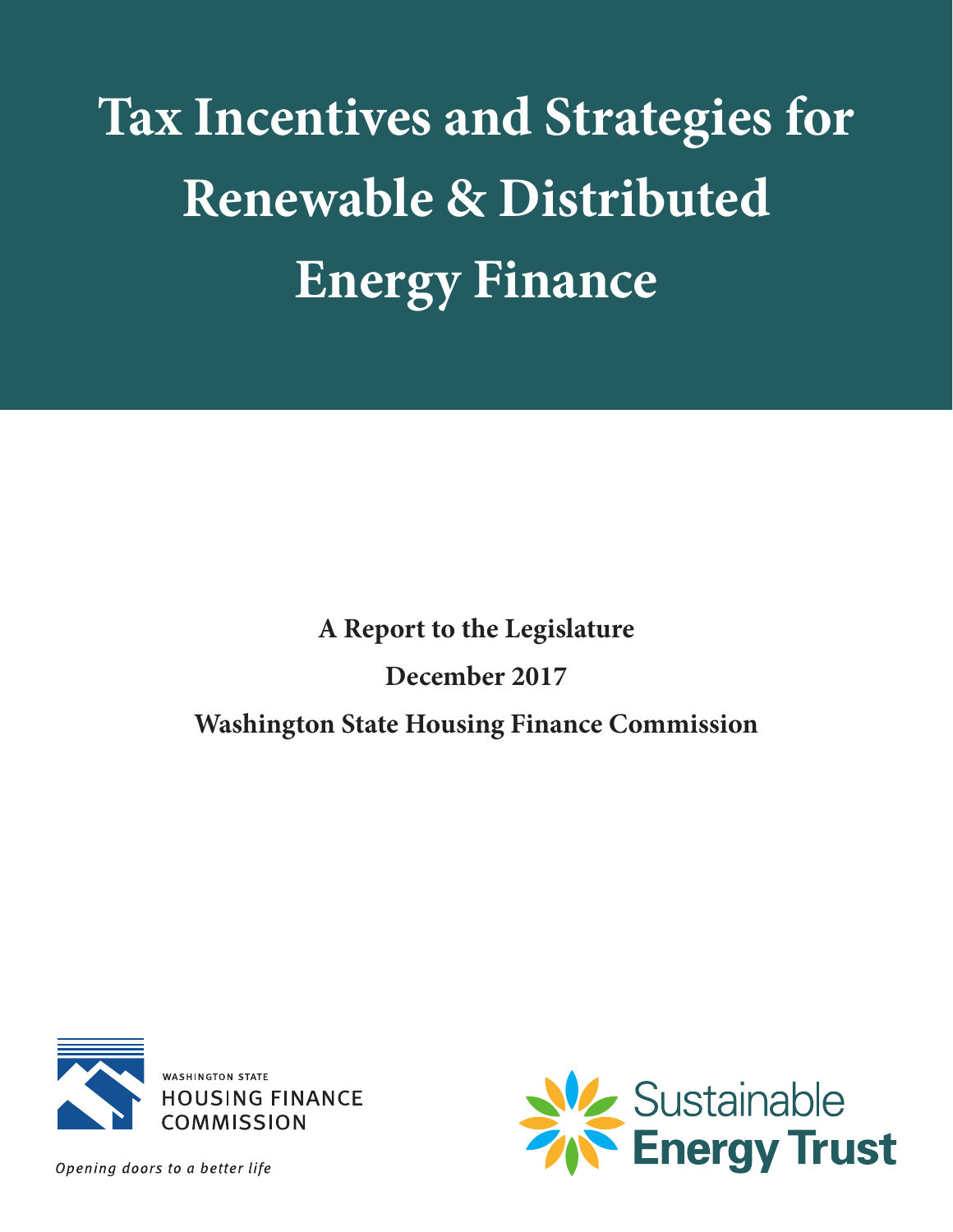# *About the Commission*



**The Washington State Housing Finance Commission** is a publicly accountable, self-supporting team, dedicated to increasing housing access and affordability and to expanding the availability of quality community services for the people of Washington. Established by the state legislature in 1983, the Commission finances home loans for low- to moderate-income families and creates and preserves affordable rental housing through tools such as tax-exempt bonds and the Low-Income Housing Tax Credit. The Commission's scope also includes financing nonprofit facilities, first-time farmers and ranchers, energy projects, and more. The governing members of the Commission are ex-officio by statute or appointed by the Governor.

RCW 43.180.295, the Washington State Legislature directed the Washington State Housing Finance Commission to prepare a report that assesses financing tools or models for the aggregation, by public or private entities, of federal tax incentives and other financial benefits accruing from the installation, ownership, and operation of renewable energy systems and other distributed energy resources. To fulfill the requirements of the legislation Commission staff conducted interviews with energy sector experts in Washington and around the country. This report is submitted in fulfillment of the statute.

Kim Herman Executive Director Washington State Housing Finance Commission

Multifamily Housing and Community Facilities Division Lisa Vatske, Director David Clifton, Assistant Director

*Authored by:*

*Juliana Williams Senior Sustainable Energy Analyst*

*Aaron Dumas Sustainable Energy Program Assistant*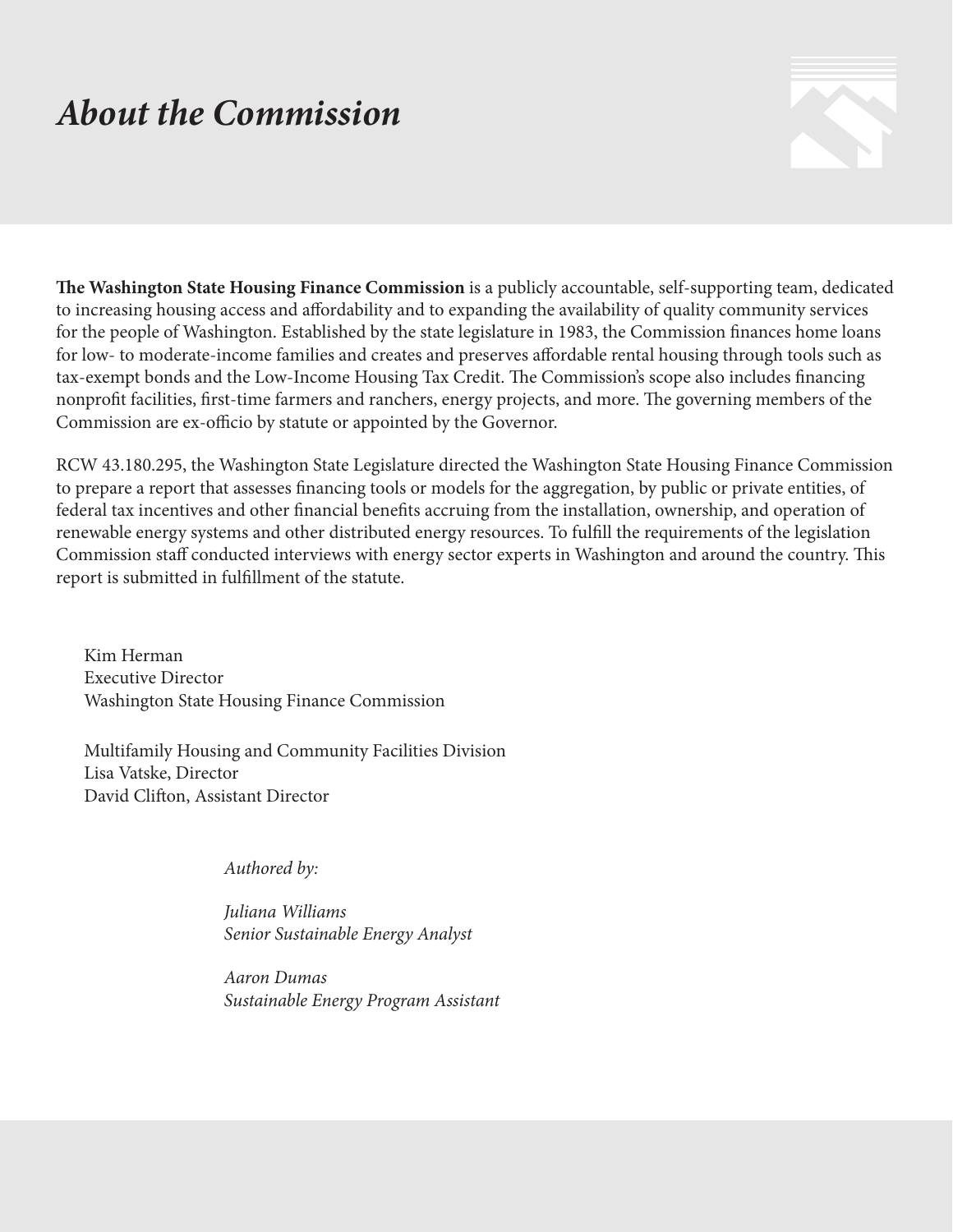## Table of Contents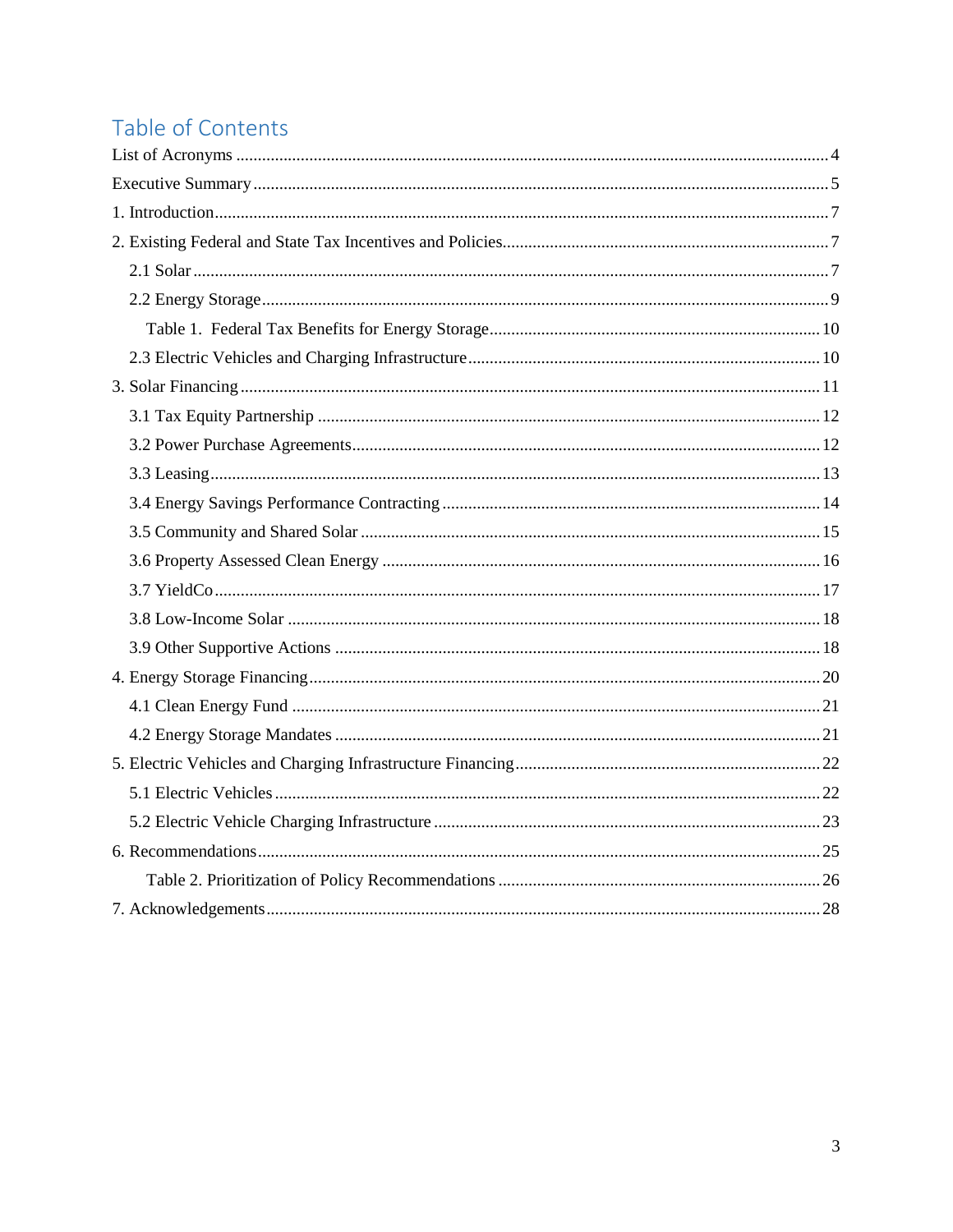### <span id="page-3-0"></span>List of Acronyms

- CEF Clean Energy Fund DE S- Department of Enterprise Services DHA - Denver Housing Authority ESCO - Energy Services Company EV - Electric Vehicle EVIPP - Electric Vehicle Infrastructure Pilot Program FHFA - Federal Housing Finance Agency ITC - Investment Tax Credit kWh - Kilowatt-hour kW - Kilowatt LID - Local Improvement District LIHTC - Low-Income Housing Tax Credit LLC - Limited Liability Company MACRS - Modified Accelerated Cost Recovery System MASH - Multifamily Affordable Solar Housing MW - Megawatt PACE - Property Assessed Clean Energy financing PNNL - Pacific Northwest National Laboratory PPA - Power Purchase Agreement PURPA - Public Utility Regulatory Policies Act QF - Qualified Facility RPS - Renewable Portfolio Standard SASH - Single-family Affordable Solar Homes UTC - Utilities and Transportation Commission WSDOT - Washington State Department of Transportation
- WSHFC Washington State Housing Finance Commission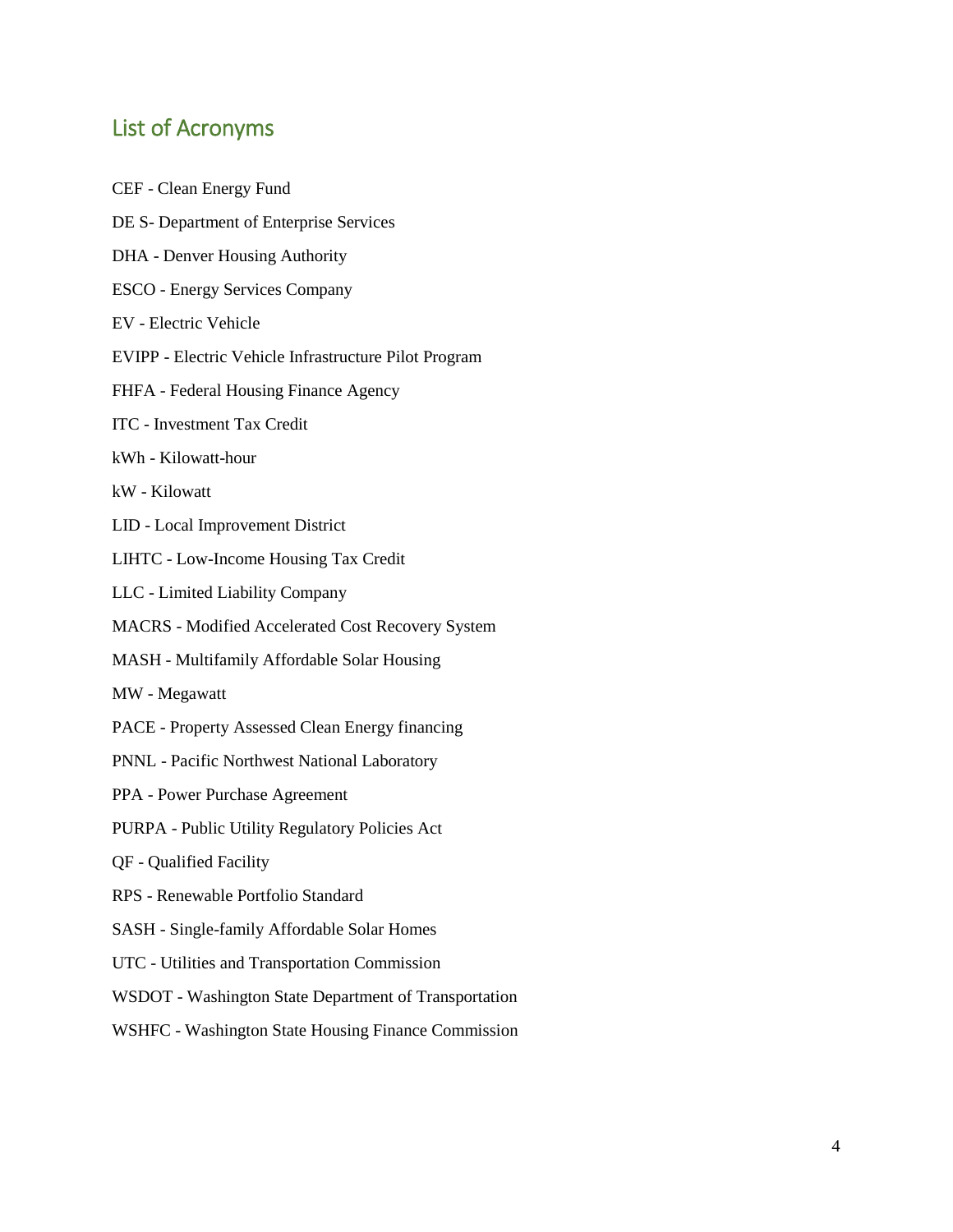## <span id="page-4-0"></span>Executive Summary

Distributed energy assets, which are resources connected to the electric distribution grid often on the customer side of the meter, have the potential to diversify our energy supply and build wealth and selfsufficiency through local production. Federal and state incentives improve the economic position of distributed energy assets and enable clean energy resources to compete with traditional fossil-fueled or grid-scale energy assets. However, many publicly-oriented projects which serve government entities, nonprofits or low-to-moderate income households are unable to take advantage of these incentives due to the sponsor's non-tax status. Improving the ability of publicly-oriented projects to access tax incentives represents an opportunity for the state to expand the distribution of renewable energy benefits across the state. Many incentives have recently expired or are scheduled to phase out over the next two to three years, so policymakers have a limited timeframe in which to act to improve access to incentives.

In light of federal tax reform, this report considers additional actions on the state level that improve the economics for distributed energy assets and reduce reliance on federal tax benefits. This report focuses on solar, energy storage, and electric vehicles and charging infrastructure, which are experiencing growing customer adoption and have significant potential impact on our energy system in the next few years.

Section 2 summarizes the various existing federal and state level incentives available for solar, energy storage, and electric vehicles and charging infrastructure. Discussion of changes to existing policies occurs in Sections 3 through 5.

Section 3 explores financing models used around the country to finance solar projects and provides possible policy actions that could improve the access of publicly-oriented projects to federal and state tax benefits, as well as state actions to promote solar projects without federal tax incentives.

Section 4 provides a summary of the market for energy storage projects and the need for additional market development and state support.

Section 5 discusses the market for electric vehicles and charging infrastructure, as well as existing state efforts to expand electric vehicle charging infrastructure. This section also provides policy options that build on these efforts to promote public and private charging infrastructure.

Section 6 prioritizes the policy recommendations for expanding deployment of clean energy assets in the next two or three years. The highest priority actions are:

#### Solar

- **Allow customers purchasing renewable energy through a Power Purchase Agreement (PPA) to be eligible for the Renewable Energy Cost Recovery Incentive.**
- **Provide clarity regarding the Utility and Transportation Commission's jurisdiction to regulate third party owners of renewable energy systems.**
- **Allow customers leasing renewable energy equipment from a third-party owner to be eligible for the Renewable Energy Cost Recovery Incentive.**
- **The Department of Enterprise Services has the authority to develop standard contracts for or permit project-specific PPAs between Energy Services Companies (ESCOs) and Energy Performance Contracting participants that accommodate ESCO ownership of solar equipment.**
- **The Washington State Housing Finance Commission (WSHFC) could serve as a facilitator for housing authorities to administer community solar.**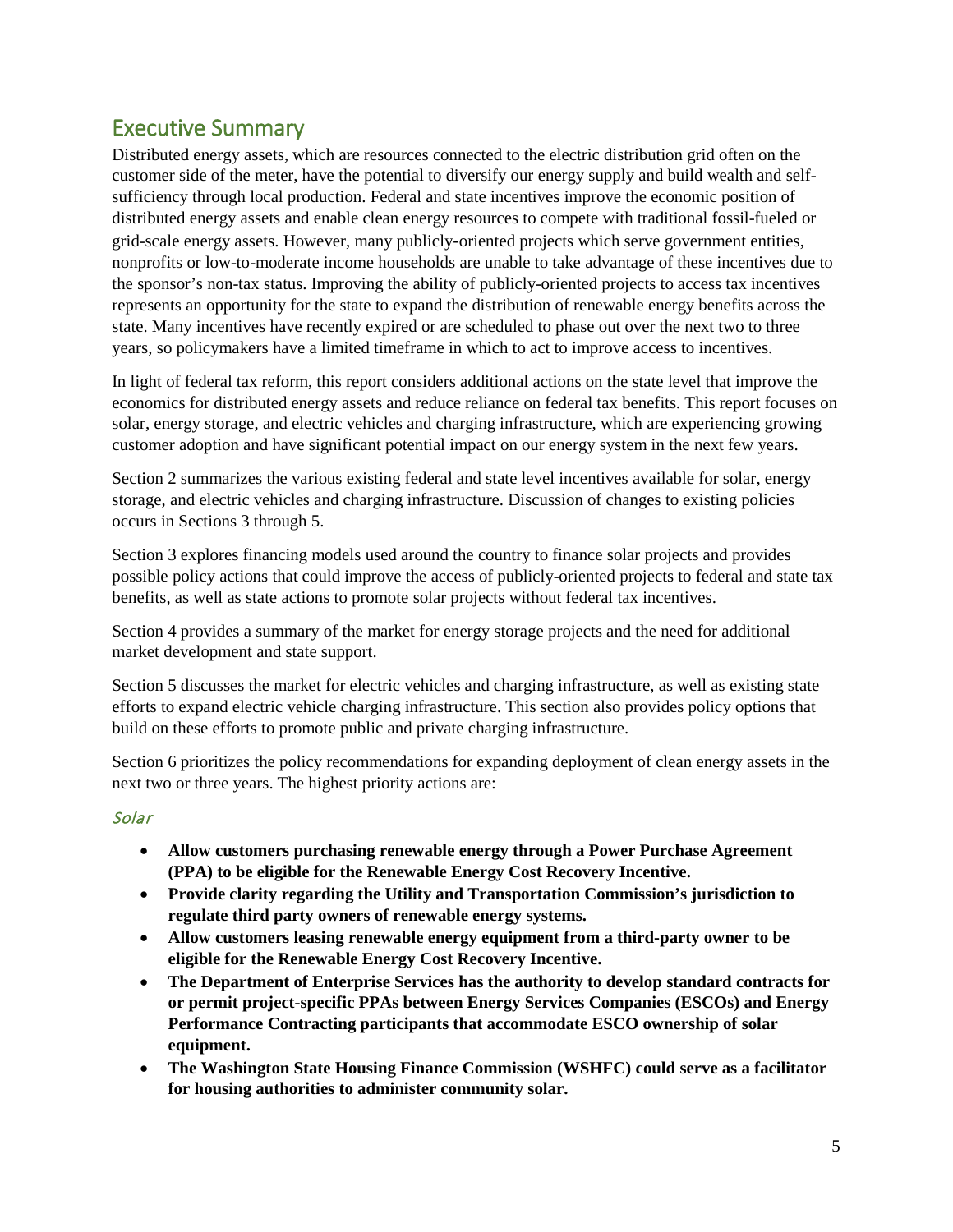- **Increase the net metering project size limit from 100 kilowatts (kW) to 500 kW.**
- **Increase the net metering threshold from 0.5 percent of utilities' 1996 load.**

#### Electric Vehicles and Charging Infrastructure

- **Allow consumer-owned utilities to recover costs of electric vehicle charging infrastructure through rates.**
- **Expand WSHFC authority to issue infrastructure bonds, including for EV charging infrastructure.**

As the Legislature considers actions to expand the clean energy industry in our state, it is important to consider actions that support projects that provide substantial public benefit. The recommended actions listed above provide a clear pathway forward to expand access to existing financial benefits and improve the policy mechanisms already in place to support energy investment.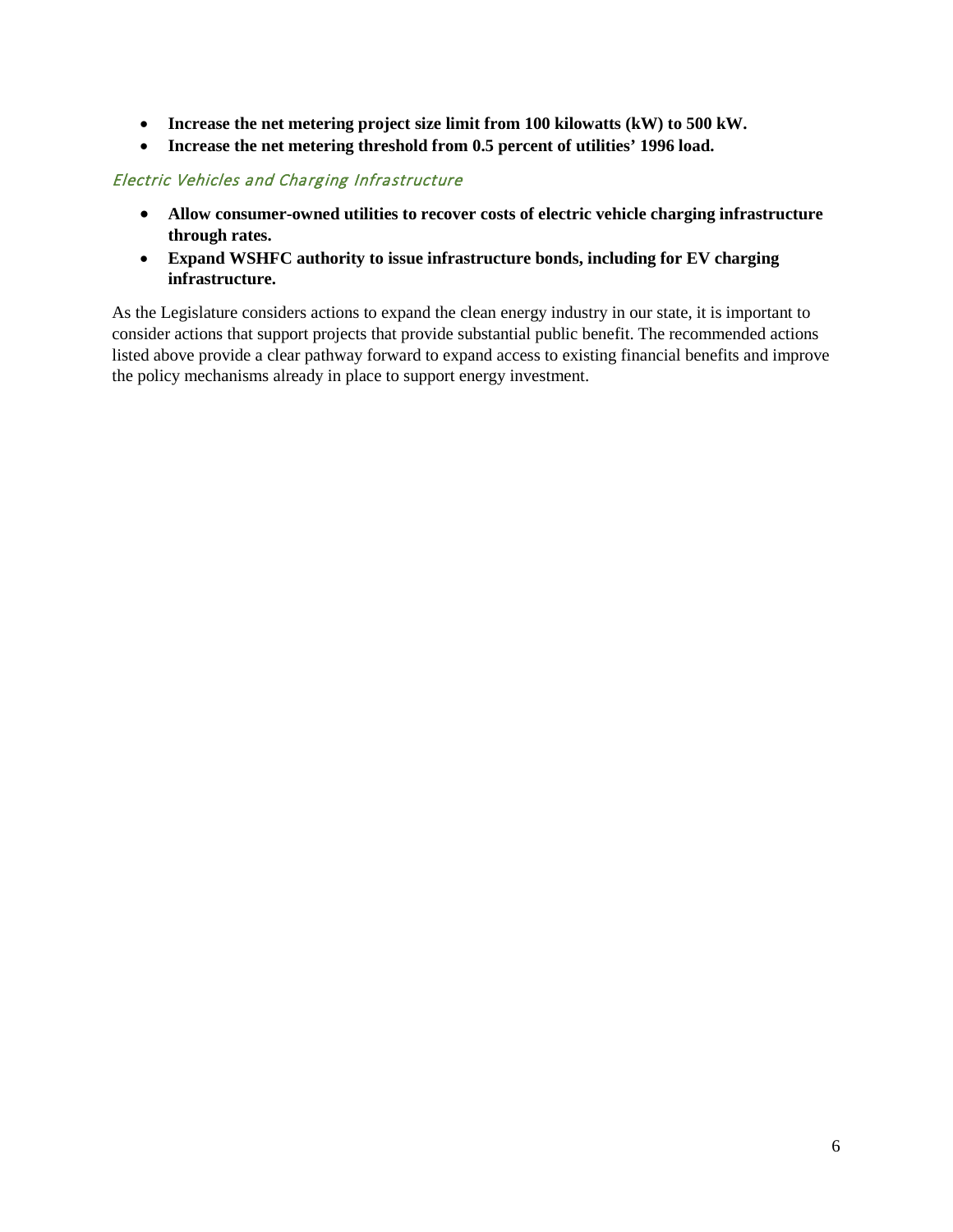## <span id="page-6-0"></span>1. Introduction

Distributed energy assets, which are resources connected to the electric distribution grid often on the customer side of the meter, have the potential to diversify our energy supply and build wealth and selfsufficiency through local. Federal and state incentives to improve the economic position of distributed energy assets enable cleaner energy resources to compete with traditional fossil-fueled energy assets. Most incentives have legislated ending dates, which are not necessarily aligned with any decline in the costs of distributed energy resources. The phase out of many incentives will occur regardless of whether these resources have reached market competitiveness. It is unclear if the phase out of incentives will be balanced out by the increase in competitiveness or will inhibit continued development of distributed energy. The next two to three years represent a critical window for deployment of distributed energy assets while federal and state tax incentives levels are still meaningful.

Certain sectors of the economy have struggled to access the economic benefits of these incentives, resulting in higher costs to acquire distributed energy compared to other sectors. This report explores the financing models, partnerships and policies that can improve the access to the tax and other financial benefits associated with solar photovoltaics, storage and electric vehicles by public and nonprofit entities as well as low to moderate income households. Addressing the economics of these publicly-oriented projects represents an opportunity for the state to improve the distribution of renewable energy benefits across the state.

Unfortunately, federal tax reform may considerably impact the value or existence of tax benefits for distributed energy assets. Significant change to the corporate tax rate or specific federal tax incentives could negatively affect the current market dynamics for distributed energy assets. Consequently, this report includes actions on the state level that would improve the economics for distributed energy assets and reduce reliance on federal tax benefits.

## <span id="page-6-1"></span>2. Existing Federal and State Tax Incentives and Policies

This section provides an overview of existing federal and state tax incentives available to solar equipment, energy storage equipment, and electric vehicles (EVs) and associated charging infrastructure. Discussion of the merits of the incentives and potential policy changes occurs in Sections 3 through 5.

#### <span id="page-6-2"></span>2.1 Solar

#### 2.1.1 Investment Tax Credit and Modified Accelerated Cost Recovery System

The federal Investment Tax Credit (ITC) is a tax credit that can be claimed by commercial and residential entities, equal to 30 percent of the cost basis of eligible solar electric and thermal equipment. Construction and original use of the equipment must be by the taxpayer, and the equipment must be operational in the year the credit is first taken.<sup>[1](#page-6-3)</sup> Equipment financed in whole or in part by subsidized energy financing or private activity bonds must reduce the amount of basis claimed for the credit.<sup>[2](#page-6-4)</sup> Beginning in tax year 2019, the values of both the commercial and residential ITC are scheduled to gradually decrease. For corporate entities, the ITC will decrease to 10 percent by 2022, and completely expire for residential entities in 2021.

<span id="page-6-3"></span> $126$  U.S.C. §48(3)(B).

<span id="page-6-4"></span> $2$  26 U.S.C. §48(a)(4)(A).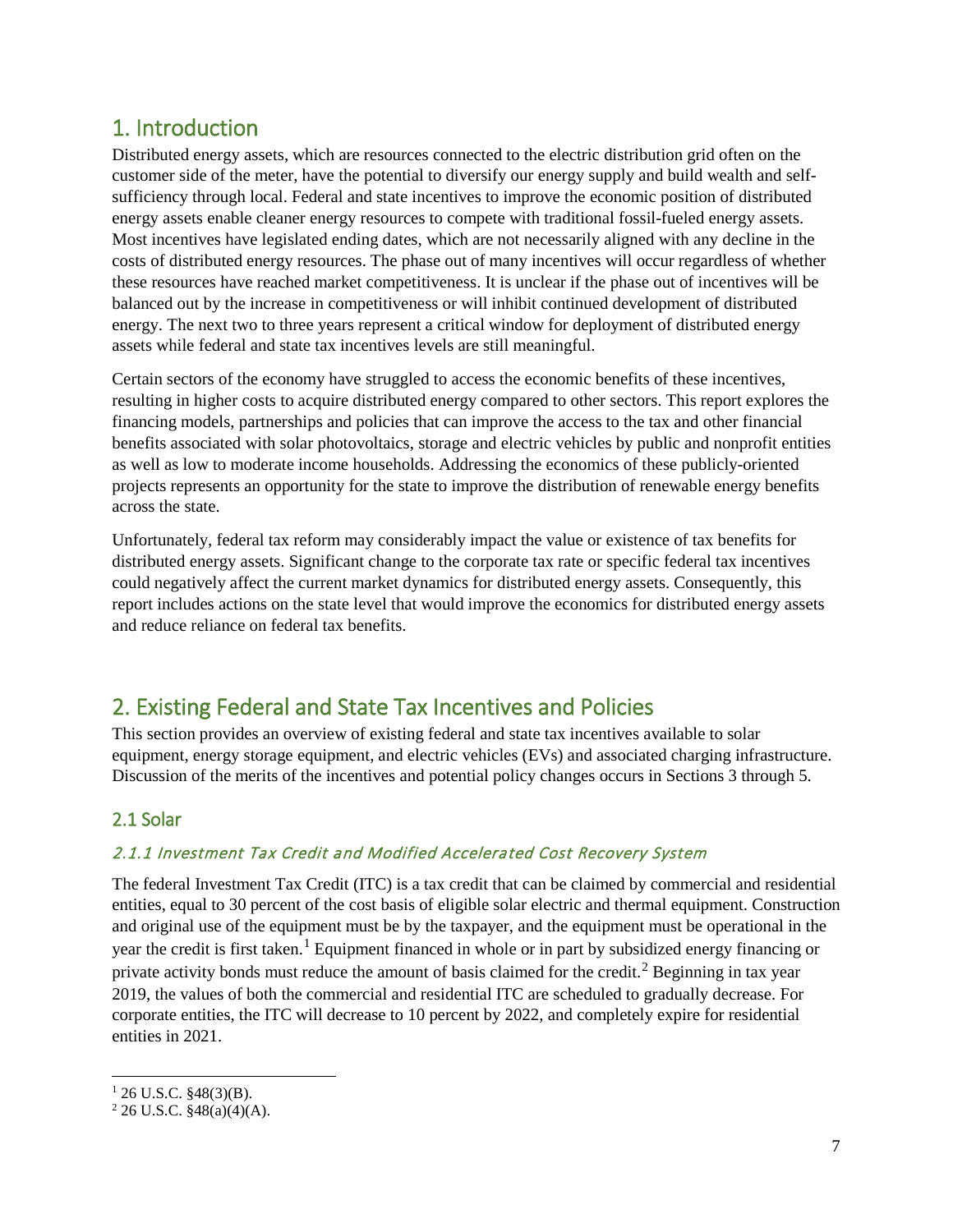The Modified Accelerated Cost Recovery System (MACRS) allows corporate entities to reduce tax liability through annual depreciation deductions over a specified property life. Solar electric and thermal equipment is eligible for a cost recovery period of five years. For taxpayers claiming the ITC on eligible solar equipment, the depreciable basis for MACRS must be reduced by 50 percent of the value of the 30 percent ITC.<sup>[3](#page-7-0)</sup> Additionally, MACRS includes bonus depreciation for the first-year placed in service. Bonus depreciation gradually declines from 40 percent for projects placed in service during 2018, to 30 percent for projects placed in service during 2019, before completely expiring in 2020.[4](#page-7-1)

#### 2.1.2 Net Metering

All Washington utilities are required to credit customer bills when an eligible customer-owned renewable energy system produces more electricity than is consumed in a billing period.<sup>[5](#page-7-2)</sup> Credit is applied at the retail rate of electricity, and unused credit is carried over from month to month. Any unused credits accrued by April 30 of each calendar year are granted to the utility. Net metering is available on a firstcome, first-served basis to qualified systems up to 100 kilowatts (kW) of capacity though larger systems may interconnect at the utility's discretion,<sup>[6](#page-7-3)</sup> until the cumulative generating capacity of net metered systems equals 0.5 percent of the utility's 1996 peak demand.

#### 2.1.3 Energy Independence Act

The Energy Independence Act establishes a renewable portfolio standard (RPS) for Washington State utilities that serve more than 25,000 customers. The 18 utilities subject to the RPS, must obtain 15 percent of their electricity from new renewable resources or acquire equivalent renewable energy credits by January 1, 2020.<sup>[7](#page-7-4)</sup> Utilities may count distributed generation with a capacity of 5 MW or less as double the facility's output if the utility owns or has contracted for the generation and the associated renewable energy credits, or has contracted to purchase the associated renewable energy credits.<sup>[8](#page-7-5)</sup> Compliance of the investor-owned utilities is overseen by the Washington UTC, and by the governing boards of public utility districts and municipal utilities. All utilities must file an annual report with the Washington State Department of Commerce.

Currently, 29 states, the District of Columbia, and 3 U.S. territories have mandatory RPS policies, and an additional 8 states and 1 territory have renewable portfolio goals. Among Western states with similar RPS timeframes, Washington has one of the lowest renewable resource targets. Twenty-two states and DC have carveouts for specific types of renewable energy within the RPS or multipliers that create additional credit for specific types of renewables. [9](#page-7-6) Washington does not have any carveouts, but does include multipliers for distributed generation and apprenticeship programs.

#### 2.1.4 Public Utilities Regulatory Policies Act (PURPA)

The Public Utilities Regulatory Policies Act (PURPA) of 1978, is a federal statute that supports energy conservation and the development of renewable energy resources. A provision of the law encourages the

<span id="page-7-0"></span> $3$  26 U.S.C. §50(c)(3).

<span id="page-7-1"></span><sup>4</sup> Please note that this reflects the federal tax code as of December 2017. The Tax Cuts and Jobs Act of 2017 modifies this to allow full expensing of eligible costs for the next five years.

<span id="page-7-2"></span><sup>5</sup> [RCW 80.60.020\(1\)\(a\).](http://app.leg.wa.gov/RCW/default.aspx?cite=80.60.020)

<span id="page-7-3"></span> $6$  [RCW 80.60.010\(10\)\(a\).](http://app.leg.wa.gov/RCW/default.aspx?cite=80.60.010)

<span id="page-7-4"></span> $7 \overline{\text{RCW}}$  19.285.040(2)(a)(iii).

<span id="page-7-5"></span><sup>8</sup> [RCW 19.285.040\(2\)\(b\)\(i\); RCW 19.285.040\(2\)\(b\)\(ii\).](http://app.leg.wa.gov/RCW/default.aspx?cite=19.285.040)

<span id="page-7-6"></span><sup>9</sup> For a comparison of state RPS goals see: [https://emp.lbl.gov/sites/default/files/2017-annual-rps-summary](https://emp.lbl.gov/sites/default/files/2017-annual-rps-summary-report.pdf)[report.pdf.](https://emp.lbl.gov/sites/default/files/2017-annual-rps-summary-report.pdf)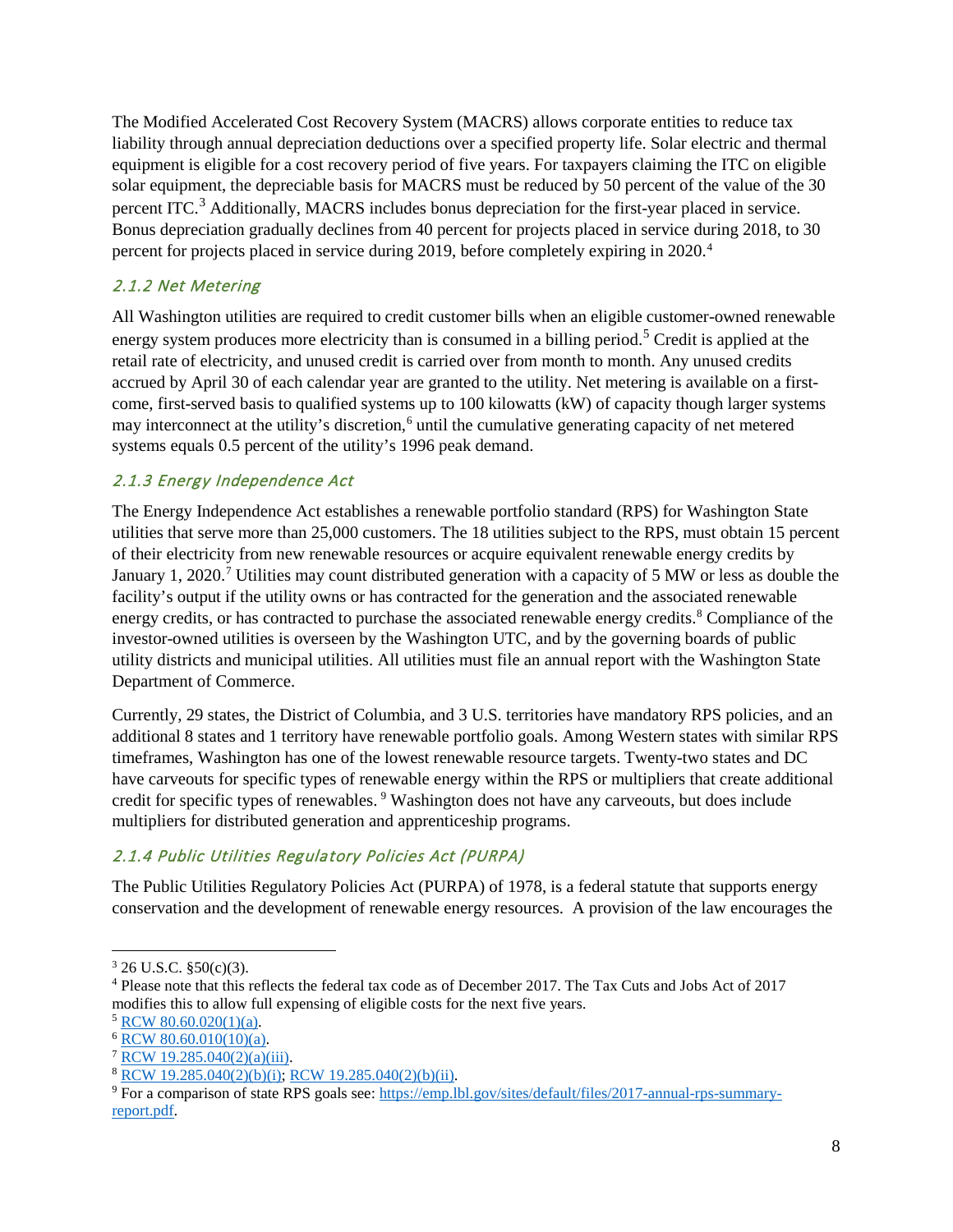development of renewable energy through the establishment of qualifying facilities (QFs), which are power production facilities that use renewable resources as a primary energy source and have a generating capacity of no more than 80 megawatts (MW).<sup>10</sup> Under PURPA, utilities are obligated to purchase electricity produced by QFs at utilities' avoided cost rate. The Washington Utilities and Transportation Commission (UTC) oversees investor-owned utility avoided cost methods and terms of standard contracts for small projects. The UTC is currently engaged in a rulemaking regarding avoided cost rates and PURPA contracts.<sup>[11](#page-8-2)</sup>

#### 2.1.5 Renewable Energy Cost Recovery Incentive

The Washington Renewable Energy Cost Recovery Incentive program pays owners of solar electric systems for every kilowatt-hour (kWh) of electricity produced. Beginning in 2018, the incentive base rate for residential-scale and community solar is \$0.16 per kWh produced, and \$0.06 per kWh for commercial-scale and shared commercial solar. Additionally, systems with components made in Washington receive a bonus rate of \$0.05 per kWh produced. The above incentive and bonus rates gradually decline to \$0.10, \$0.02, and \$0.02 per kWh respectively in 2021. Annual incentive payments are limited to \$5,000 per residential or community solar participant, \$25,000 per commercial entity, and \$35,000 per shared commercial participant.<sup>[12](#page-8-3)</sup>

#### 2.1.6 Sales Tax Exemption

Washington previously provided a 100 percent sales tax exemption for solar systems capable of producing up to 10 kilowatts (kW) of electricity, and 75 percent sales tax exemption for solar systems with capacity from 10 up to 500 kW. These sales tax exemptions expired as of September 30, 2017. Between 2010 and the third quarter of 2017, the value of sales tax exempted for equipment up to 10 kW was approximately \$71.5 million. Buyers of solar electric equipment that is capable of producing more than 500 kW of electricity, are still eligible for a 75 percent refund of the sales tax paid.<sup>[13](#page-8-4)</sup> The buyer pays sales tax at the point of sale, then applies to the Department of Revenue for a refund. This incentive is scheduled to expire January 1, 2020. Solar thermal equipment capable of producing no more than 3 million British thermal units per day is eligible for a 100 percent sales and use tax exemption until June 30, 2018.

#### <span id="page-8-0"></span>2.2 Energy Storage

#### 2.2.1 Investment Tax Credit and Modified Accelerated Cost Recovery System

Energy storage systems owned by private entities are eligible for the federal ITC if they are charged by a renewable energy system more than 75 percent of the time in an annual measuring period.<sup>[14](#page-8-5)</sup> Storage systems charged between 75 and 99 percent of the time by a renewable energy system qualify for a portion of the ITC equal to the amount of time it is charged attributed to the renewable energy system.<sup>[15](#page-8-6)</sup> Only storage systems that are charged by a renewable energy system 100 percent of the time during an annual measuring period are eligible for the full 30 percent ITC. Furthermore, the ITC can be claimed for

<span id="page-8-1"></span> <sup>10</sup> 18 C.F.R. §292.204(b)(1)(i); 18 C.F.R. §292.204(a)(1)

<span id="page-8-2"></span> $11$  Docket U-161024.

<span id="page-8-3"></span><sup>&</sup>lt;sup>12</sup> RCW 82.1<u>6.165(a)</u>.

<span id="page-8-4"></span><sup>13</sup> [RCW 82.08.962\(5\)\(a\).](http://app.leg.wa.gov/RCW/default.aspx?cite=82.08.962)

<span id="page-8-5"></span> $^{14}$  26 C.F.R. §1.48-9(d)(6)(i); 26 C.F.R. §1.48-9(e)(1).

<span id="page-8-6"></span> $15$  26 C.F.R. §1.48-9(d)(8)(h)(i).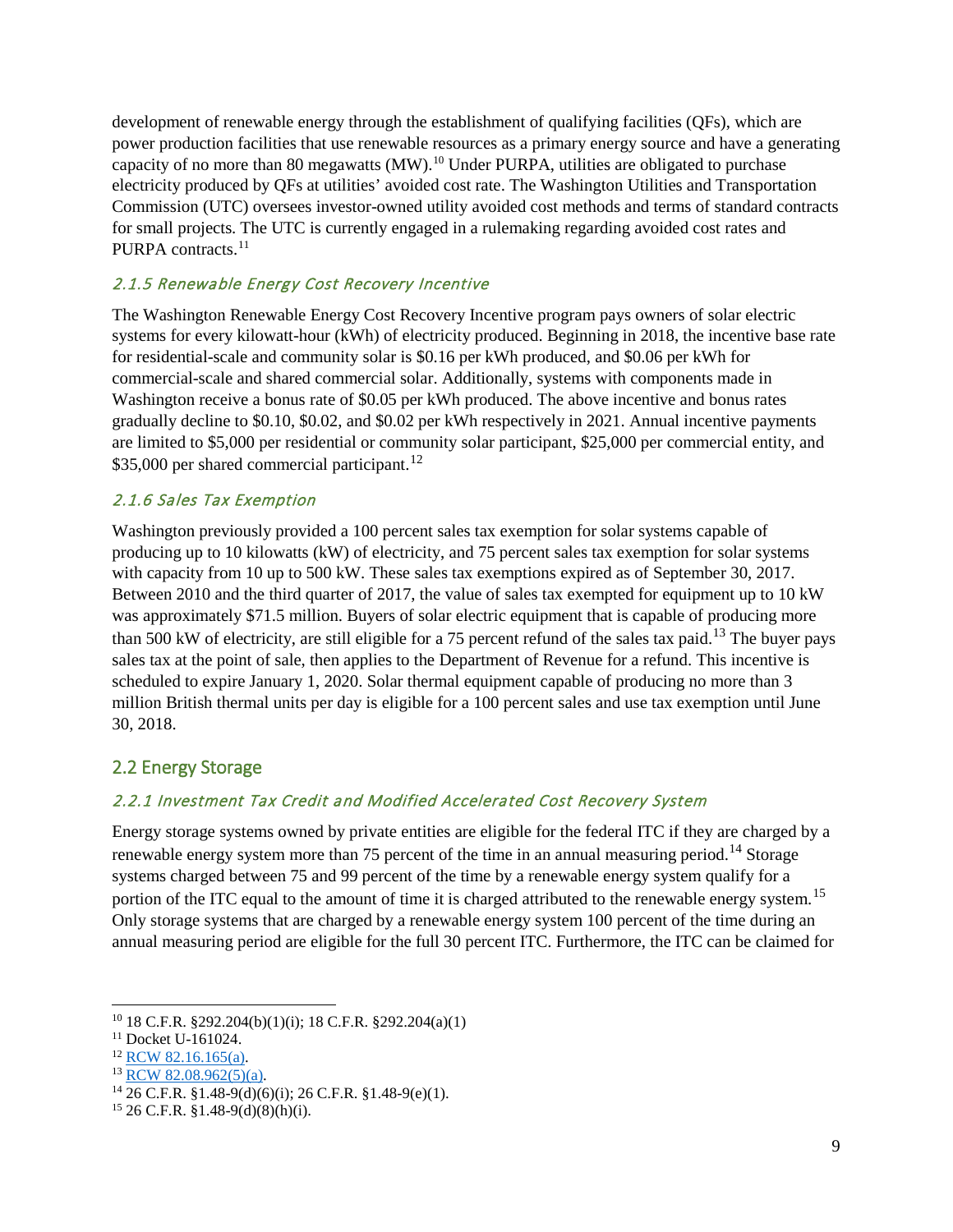storage equipment added to existing qualified renewable energy systems.<sup>[16](#page-9-2)</sup> In October 2015, the IRS issued a request for comment on whether storage devices may be considered energy property for purposes of qualifying for the ITC and whether "dual-use" storage property charged by both renewable and conventional energy should qualify for the credit.[17](#page-9-3) To date, the IRS has not issued guidance on the subject.

Corporate entities are eligible to accelerate the depreciation of energy storage equipment utilizing MACRS. Stand-alone storage systems, or storage systems charged less than 50 percent of the time by a qualified renewable energy system, are eligible for the 7-year MACRS depreciation schedule. Storage systems charged 50 to 100 percent of the time by a renewable energy system are eligible for the 5-year MACRS depreciation schedule (See Table 1).<sup>[18](#page-9-4)</sup>

*Table 1. Federal Tax Benefits for Energy Storage*

<span id="page-9-0"></span>

|           | Storage        | Stand-alone            | Charged by eligible renewable energy system |                        |                          |         |
|-----------|----------------|------------------------|---------------------------------------------|------------------------|--------------------------|---------|
|           | System<br>Type |                        | $< 50\%$                                    | 50-75%                 | 75-99%                   | 100%    |
| Incentive | <b>ITC</b>     | <b>Not</b><br>Eligible | <b>Not</b><br>Eligible                      | <b>Not</b><br>Eligible | Portion of<br><b>ITC</b> | 30% ITC |
|           | <b>MACRS</b>   | 7-year                 | 7-year                                      | 5-year                 | 5-year                   | 5-year  |

#### 2.2.2 Sales Tax Exemption

Storage equipment used directly with renewable energy systems is eligible for a 75 percent sales tax exemption. The equipment must be part of the renewable energy system, or replacement equipment that increases the productivity, improves efficiency, or extends the life of the renewable energy system.<sup>[19](#page-9-5)</sup> Storage equipment paired with a solar system is only eligible for the 75 percent sales tax exemption if the solar system is capable of producing 500 kW or more of electricity. The buyer pays sales taxes at the point of sale, then applies to the Department of Revenue for a refund. This incentive is scheduled to expire January 1, 2020.

#### <span id="page-9-1"></span>2.3 Electric Vehicles and Charging Infrastructure

#### 2.3.1 Qualified Plug-in Electric Drive Vehicle Credit

The federal plug-in electric drive vehicle credit is a tax credit against a commercial or individual entity's tax liability for the purchase or lease of a new electric vehicle (EV). The base amount of the credit is \$2,500 for EVs with a battery capacity of at least 5 kWh. The amount of the credit increases by \$417 for each additional kWh of battery capacity over the 5-kWh minimum, to a maximum credit value of \$7,500.<sup>[20](#page-9-6)</sup> The credit is only available for the tax year the car is purchased, leftover credit cannot be

<span id="page-9-2"></span> <sup>16</sup> IRS P.L.R. 2012-08-035 (Feb. 24, 2012).

<span id="page-9-3"></span><sup>&</sup>lt;sup>17</sup> For more information see: [https://www.irs.gov/irb/2015-43\\_IRB#NOT-2015-70.](https://www.irs.gov/irb/2015-43_IRB#NOT-2015-70)

<span id="page-9-4"></span><sup>&</sup>lt;sup>18</sup> Please note that this reflects the federal tax code as of December 2017. The Tax Cuts and Jobs Act of 2017 modifies this to allow full expensing of eligible costs for the next five years. <sup>19</sup> [RCW 82.08.962\(2\)\(d\)\(i\); RCW 82.08.962\(2\)\(d\)\(ii\)\(D\).](http://app.leg.wa.gov/RCW/default.aspx?cite=82.08.962)

<span id="page-9-6"></span><span id="page-9-5"></span> $20$  26 U.S.C. §30D(b)(3).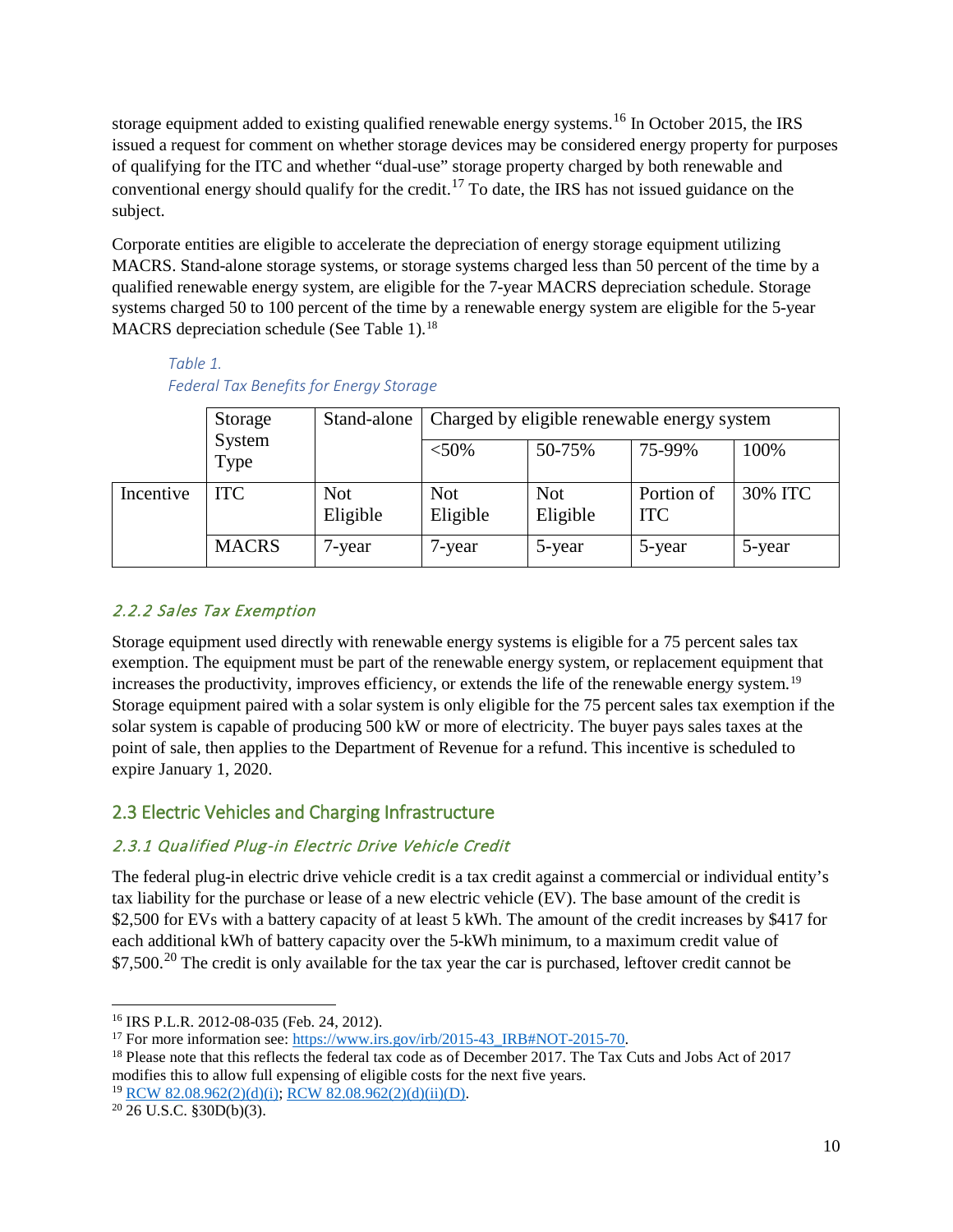carried to future tax years. Phase out of the credit begins when 200,000 qualified EVs have been sold by each manufacturer, after which the value of the credit declines over four calendar quarters to zero. To date no manufacturer has reached the 200,000 EV threshold, though some expect to reach the threshold soon.

#### 2.3.2 Sales Tax Exemption

Sales and leases of new light- and medium-duty plug-in electric passenger vehicles and light-duty trucks are exempt from state sales tax. The exemption is applicable up to the first \$32,000 of a vehicle's selling price or total lease payments.<sup>[21](#page-10-1)</sup> For the period from July 2015 to July 2017, the Department of Revenue calculated approximately \$6,781,904 in state sales taxes have been exempted through this program. The exemption is scheduled to expire July 1, 2019, or once the total number of qualifying vehicles sold reaches 7,500, back dated to July 15, 2015.

The sales of or charges made for installing, constructing, or improving electric vehicle infrastructure are exempt from state sales and use taxes.<sup>[22](#page-10-2)</sup> Additionally, tenants of public lands used for installing and operating electric vehicle infrastructure are exempt from state leasehold excise taxes.[23](#page-10-3) Both exemptions expire January 1, 2020.

#### 2.3.3 Clean Alternative Fuel Commercial Vehicles Tax Credit

The Clean Alternative Fuel Commercial vehicle tax credit is a state tax credit against a commercial entity's business and occupation or public utility tax liability for the purchase, conversion or lease of clean alternative fuel commercial vehicles. Clean alternative fuels include electricity, dimethyl ether, hydrogen, methane, natural gas, liquefied natural gas, compressed natural gas, or propane. [24](#page-10-4) The value of the credit is determined according to the gross vehicle weight and the incremental cost of the vehicle compared to a conventionally fueled vehicle.<sup>25</sup> A business or utility is limited to the lesser of the incremental cost amount or the maximum credit amount per vehicle, and may claim no more than \$250,000 or the amount of credit associated with 25 vehicles per calendar year.<sup>[26](#page-10-6)</sup> Credit earned may be carried over to the subsequent calendar year. To claim the credit, eligible entities must apply to the Department of Revenue within one year of delivery of the alternative fuel vehicle. Credits are available on a first come, first served basis, and the total amount of credits during a calendar year must not exceed \$6 million.[27](#page-10-7) This tax credit is scheduled to expire January 1, 2022.

## <span id="page-10-0"></span>3. Solar Financing

A variety of financing models are used around the country to leverage tax benefits for publicly-oriented solar projects. This section summarizes the models, barriers and actions needed to implement those models in Washington State.

<span id="page-10-1"></span> <sup>21</sup> [RCW 82.08.809\(1\)\(b\).](http://app.leg.wa.gov/RCW/default.aspx?cite=82.08.809)

<span id="page-10-2"></span><sup>22</sup> [RCW 82.08.816;](http://app.leg.wa.gov/RCW/default.aspx?cite=82.08.816) [RCW 82.12.816.](http://app.leg.wa.gov/RCW/default.aspx?cite=82.12.816)

<span id="page-10-3"></span><sup>&</sup>lt;sup>23</sup> [RCW 82.29A.125.](http://app.leg.wa.gov/RCW/default.aspx?cite=82.29A.125)

<span id="page-10-4"></span> $^{24}$  [RCW 82.04.4496\(15\)\(b\).](http://app.leg.wa.gov/RCW/default.aspx?cite=82.04.4496)

<span id="page-10-5"></span> $25$  [RCW 82.16.0496\(1\)\(a\).](http://app.leg.wa.gov/RCW/default.aspx?cite=82.16.0496)

<span id="page-10-6"></span> $26$  [RCW 82.16.0496\(3\).](http://app.leg.wa.gov/RCW/default.aspx?cite=82.16.0496)

<span id="page-10-7"></span><sup>27</sup> [RCW 82.16.0496\(5\).](http://app.leg.wa.gov/RCW/default.aspx?cite=82.16.0496)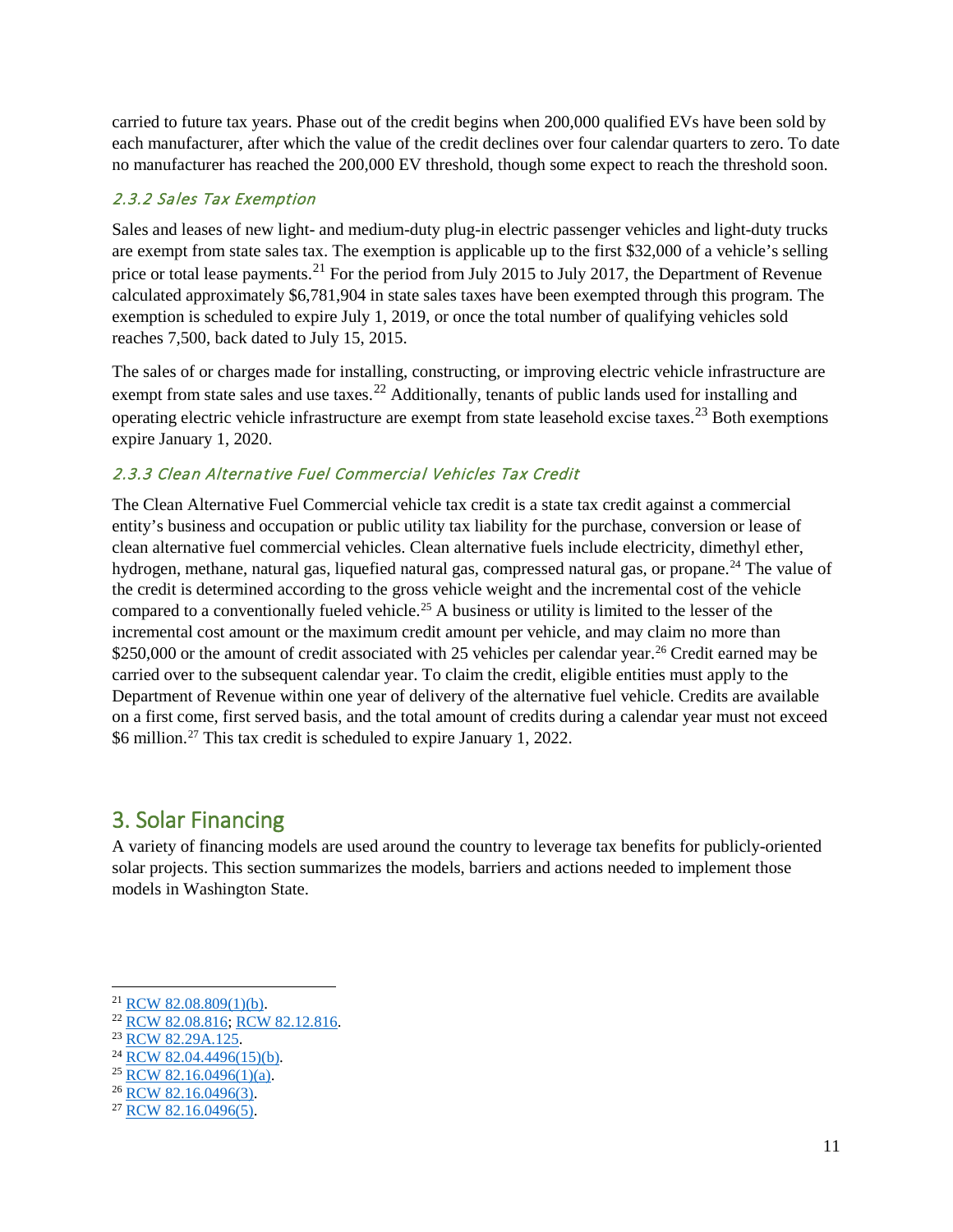#### <span id="page-11-0"></span>3.1 Tax Equity Partnership

How it works: Tax equity partnerships are commonly formed between a project sponsor and a private investor through the creation of a special purpose entity, often a limited liability company (LLC). The private investor, also referred to as the tax credit investor, typically has 99 percent ownership in the LLC and the project sponsor has one percent ownership. The project sponsor remains the controlling or "general" partner. The tax credit investor's sole purpose is to invest funds in exchange for tax credits against federal income taxes as well as tax deductions derived from depreciation. The project sponsor, which can include nonprofits, solar developers and utilities, receives the benefits of the electricity generation, net metering credits, and any applicable state or local incentives. Once the value of the tax credit and accelerated depreciation have been fully captured by the tax credit investor, the ownership of the project is typically transferred to the project sponsor through the termination of the LLC and according to a pricing or an exchange mechanism negotiated at the time of the LLC's creation.

Can it be done in Washington? Yes. The tax equity partnership model is commonly used for Low Income Housing Tax Credits (LIHTC) for affordable housing and New Market Tax Credits for economic development in qualifying areas, and can be applied to the Investment Tax Credit as well. For example, the Investment Tax Credit could be combined with a LIHTC partnership to install renewable energy on new construction or rehabilitation of an affordable housing project. Outside of affordable housing, solar projects must be large enough to attract tax credit investors. Many large commercial banks are only interested in investing in projects or portfolios of projects that are one MW or larger, for the value of the tax credits to outweigh the transaction costs. Smaller, local banks may be interested in investing in projects smaller than one MW, but transaction costs may still be a barrier.

What actions are needed to support this model in Washington? No legislative actions are needed to implement tax equity partnerships in Washington. The authority to establish tax equity partnerships already exists for solar, both integrated in affordable housing projects or as stand-alone projects. As private investors gain experience establishing solar tax equity partnerships, the transaction costs of establishing special purpose entities should decline.

#### <span id="page-11-1"></span>3.2 Power Purchase Agreements

How it works: In a power purchase agreement (PPA), a private solar developer builds and owns the solar project and enters into a contract with the customer for the energy produced by the project. The customer may be a utility or other property owner. Similar to a [tax equity partnership,](#page-11-0) the private developer claims the value of the Investment Tax Credit and the accelerated depreciation. The customer pays for the electricity generated by the project developer at a negotiated rate, which allows the developer to recover its capital investment and maintenance expenses over the term of the contract. Depending on the state and the contract, the customer may also receive production incentives, carbon credits or renewable energy credits associated with the generation. Over the typical 15- to 20-year term of a contract for a non-utility customer, the customer typically pays less for the solar generation than purchasing an equivalent amount of power from their utility while reducing exposure to utility rate volatility. The developer retains ownership of the solar equipment during the contract term, though PPAs can be structured to include an ownership transfer or purchase at the end of the contract.

PPAs can be pre-paid, where the cost of the PPA is paid in full at the beginning of the contract, and then the customer receives the benefits of the electricity generation over the term of the contract. Pre-paid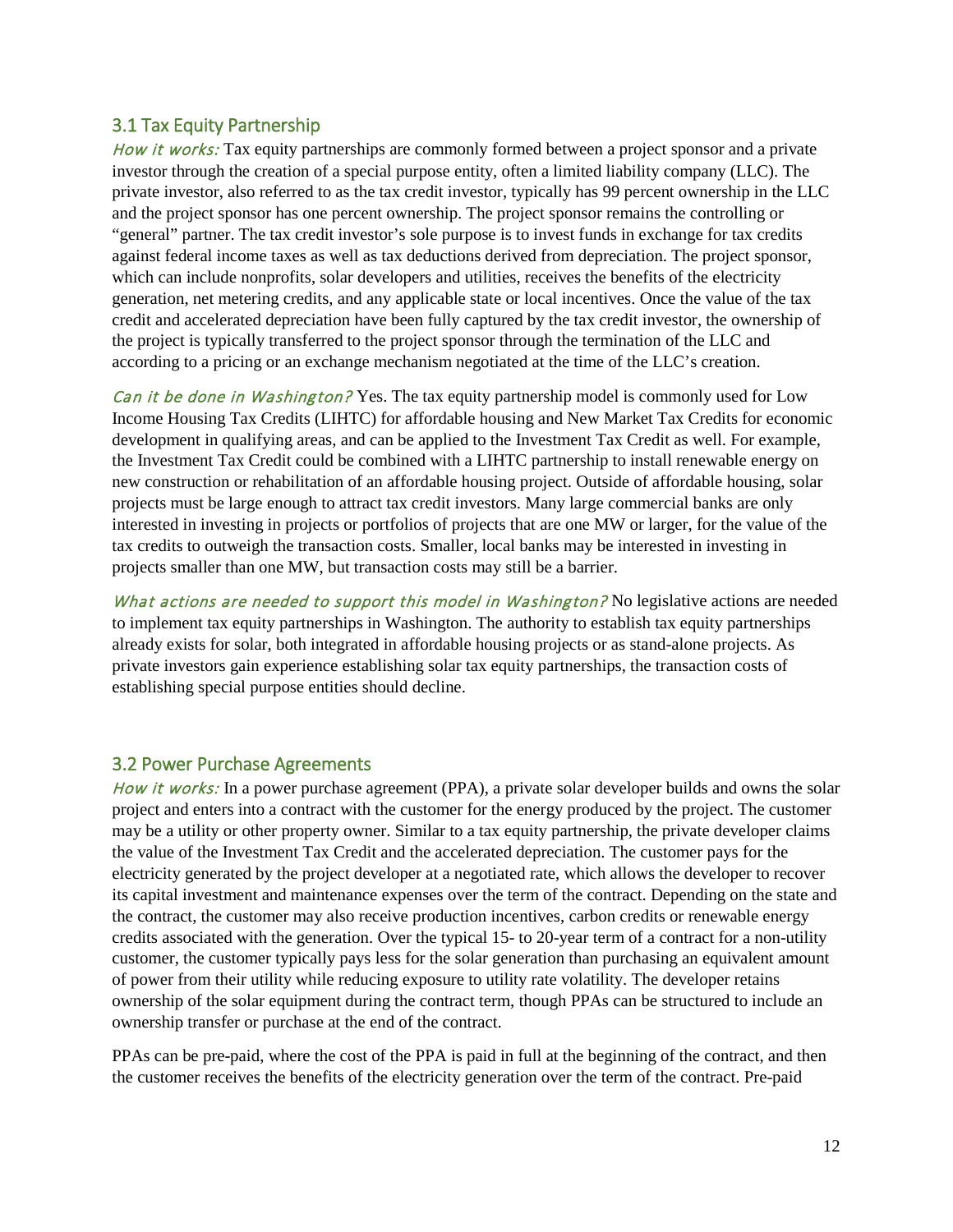PPAs can be attractive to non-utility customers who lack the upfront capital and receive loan or bond financing to pay for the PPA and then repay the loan or bond from the value of the energy production.<sup>[28](#page-12-1)</sup>

Can it be done in Washington? Yes. PPAs are a common structure between private developers and utilities and government, nonprofit and commercial entities. For contracts with non-utility partners, the private developer is not subject to regulation as a utility by the UTC because the contract is directly between the developer and the customer, and no sales occur to other customers.<sup>[29](#page-12-2)</sup> Contracts between developers and utilities are subject to UTC regulation. PPAs can be an attractive arrangement between utilities and developers, because utilities may not have sufficient tax burden to take full advantage of the Investment Tax Credit as a result of claiming accelerated depreciation on other utility assets.

What actions are needed to support this model in Washington? Washington's regulatory framework allows developers and customers to enter into PPAs, but the state Renewable Energy Cost Recovery Incentive is only available to utility customer-owners of renewable energy systems. Under a PPA contract, ownership of the solar system stays with the private developer, and therefore PPA projects are ineligible for the Renewable Energy Cost Recovery Incentive. As a result, publicly-oriented projects that could take advantage of the investment tax credit through a PPA are at an economic disadvantage.

#### **Policy Action: Allow customers purchasing renewable energy through a PPA to be eligible for the Renewable Energy Cost Recovery Incentive.**

#### <span id="page-12-0"></span>3.3 Leasing

How it works: A private entity pays the upfront capital to install a solar system on a customer's property and then enters into a leasing agreement with the customer for the equipment. Unlike a PPA, where the customer pays for the solar generation, under a leasing agreement the customer leases the equipment itself and receives all the associated benefits of the energy production. The private entity captures the Investment Tax Credit and accelerated depreciation, which is reflected in the cost of leasing for the customer. The lease may include ownership transfer or purchase options at the end of the lease term. Solar systems can be leased to customers by their utility or by a third party private developer.

Can it be done in Washington? Investor-owned utilities have the authority to offer leasing programs, as affirmed by UTC Order 06 in Docket UE-151871, and any such leasing programs must be approved by the UTC prior to implementation. Multiple consumer-owned utilities have offered leasing programs to their customers in the past for equipment such as street lighting and water heaters, so it is likely that that authority could be applied to solar leasing.

Third party leasing is not prohibited in Washington, but there are two key barriers to implementation. First, there is a lack of clarity around the degree of regulation the UTC would have over third-party owners. The UTC stated its preference to regulate third party owners of net metered systems for consumer protection, but not for rate-setting purposes.<sup>[30](#page-12-3)</sup> The UTC further requested that the Legislature clarify the UTC's jurisdiction to regulate third-party owners. Without that clarity, third party leasing companies are reluctant to enter the Washington market. The second barrier is that customers who do not own renewable energy systems are not eligible for the Renewable Energy Cost Recovery Incentive, as discussed in

<span id="page-12-1"></span><sup>&</sup>lt;sup>28</sup> For more information about the White Creek 205 MW wind pre-paid PPA in Klickitat County, see: <https://financere.nrel.gov/finance/content/floating-bonds-blowing-wind>

<span id="page-12-2"></span> $29$  [RCW 80.04.010\(12\).](http://app.leg.wa.gov/RCW/default.aspx?cite=80.04.010)

<span id="page-12-3"></span><sup>30</sup> Docket UE-112133, Interpretive Statement.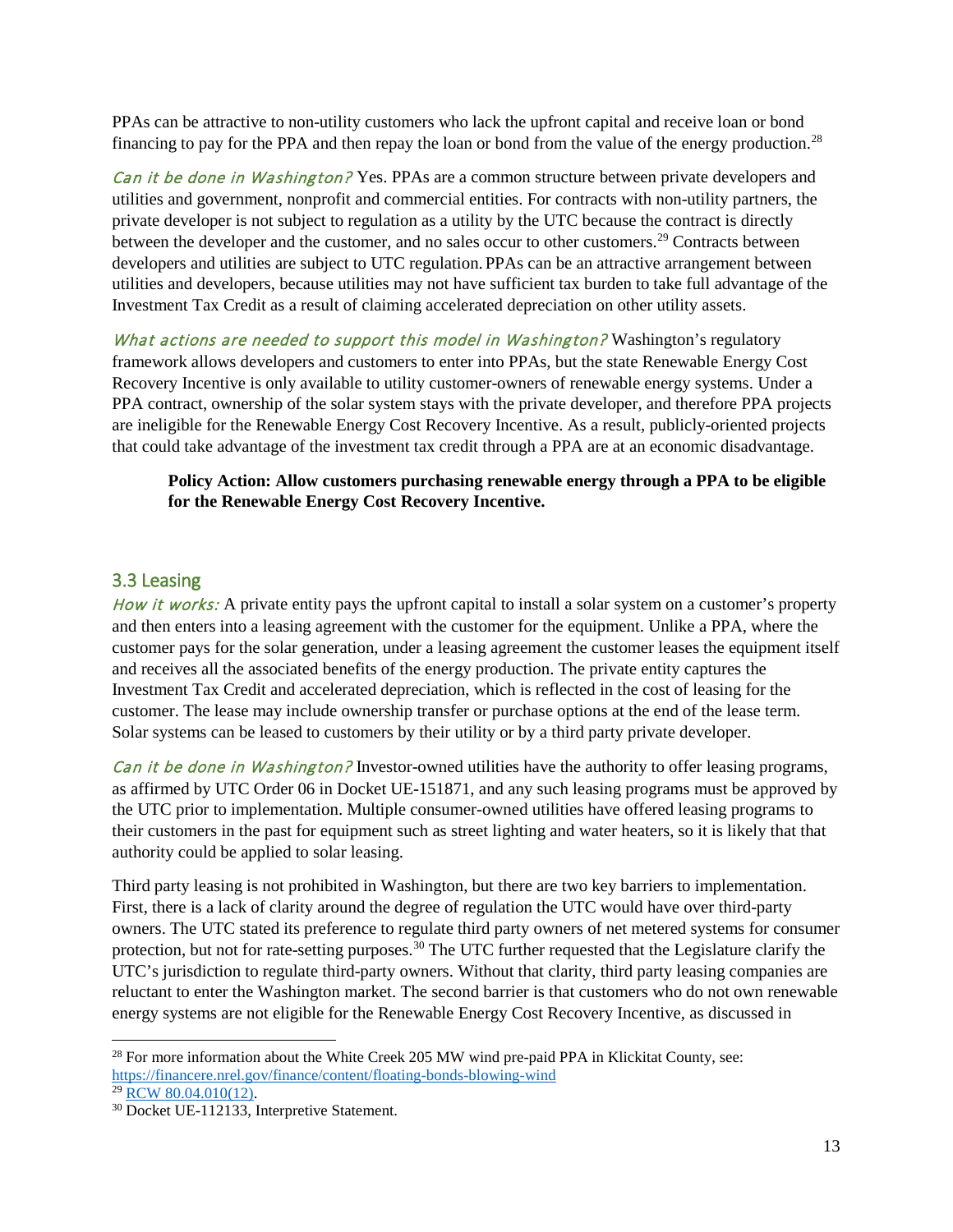Section 3.2 Power Purchase Agreements. The ability to take advantage of the Investment Tax Credit is countered by the lack of access to the production incentive and inhibits the economic viability of publiclyoriented leased solar projects. Even if third party owners of solar systems could receive the production incentive, the limit on annual incentive payments per entity would still inhibit third party ownership of multiple systems. Allowing customers of leased solar systems to access the incentive would provide access to the production incentive, although they would still face the annual incentive payment cap.

What actions are needed to support this model in Washington? Solar leasing is a tool used in many other states around the country to enable nonprofit, government and low- to moderate-income households to access the benefits of solar without needing an upfront capital investment.

**Policy Action: Provide clarity regarding the UTC's jurisdiction to regulate third party owners of renewable energy systems.**

**Policy Action: Allow customers leasing renewable energy equipment from a third-party owner to be eligible for the Renewable Energy Cost Recovery Incentive.**

#### <span id="page-13-0"></span>3.4 Energy Savings Performance Contracting

How it works: A property owner enters into a contract with an Energy Services Company (ESCO), which provides energy services including energy-related capital needs assessments, replacement of equipment, and operation and maintenance. Energy Savings Performance Contracting typically uses one of two approaches to finance the projects. In the first approach, the property owner pays the ESCO at the rate they would otherwise pay the electric utility for energy savings compared to baseline energy use before the project is implemented. In turn, the ESCO provides equipment and services that save energy and money. The capital cost of projects may be paid by the financial savings of the project or based on a guaranteed maximum project cost. In the second approach, the property owner secures financing from a lender to pay the ESCO upon completion of the project, and then uses the financial savings to repay the loan. In either approach, the customer retains ownership of the equipment, and the ESCO provides project development, management and implementation support. Because the customer owns the equipment, the ESCO is unable to capture the value of the tax credit on the property owner's behalf, unless the parties enter a PPA that specifies that the ESCO owns the equipment.

Can it be done in Washington? Energy Savings Performance Contracting is widely used across Washington, especially in the public sector, though it may also occur between an ESCO and a private entity. The Department of Enterprise Services (DES) has the authority to assist state agencies and school districts to implement cost-effective conservation improvements at their facilities. Energy Savings Performance Contracts can include energy efficiency, solar, storage and electric vehicle charging infrastructure. However, DES has interpreted "facilities" to mean existing facilities, which excludes solar installations as standalone projects or as part of new construction projects (where a facility doesn't exist yet). DES prequalifies ESCOs and provides project development support, standard contracts and quality assurance.[31](#page-13-1)

What actions are needed to support this model in Washington? Energy Savings Performance Contracting is relatively mature in Washington, but equipment ownership can be a barrier to taking

<span id="page-13-1"></span> <sup>31</sup> [RCW 39.35C.020.](http://app.leg.wa.gov/RCW/default.aspx?cite=39.35C.020)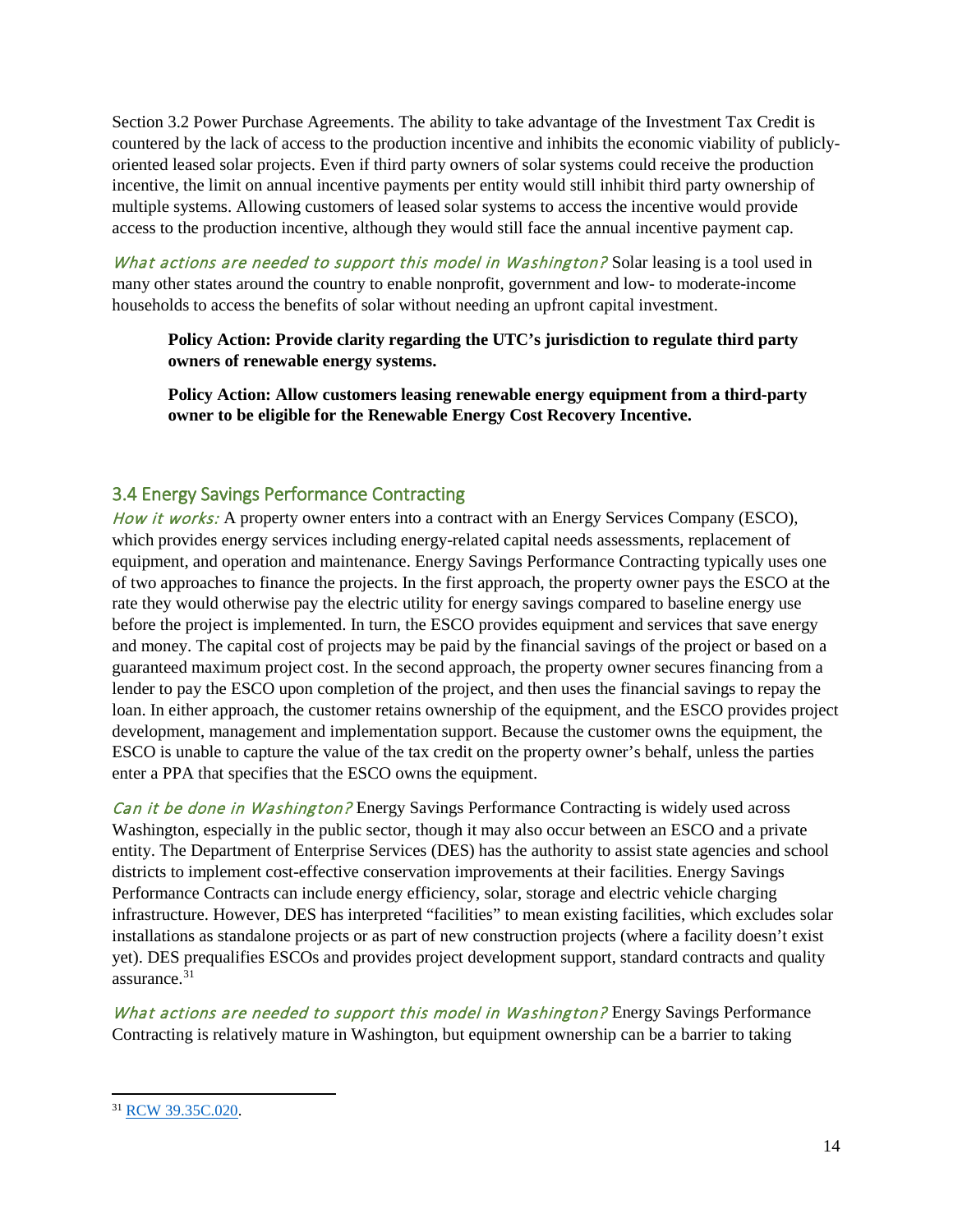advantage of the Investment Tax Credit and accelerated depreciation. Capturing the value of the tax credits would make solar much more economically viable for the public sector.

Clarification or explicit authorization from the Legislature for DES to support solar installations as standalone projects or as part of new construction would better leverage the existing Energy Savings Performance Contracting program for solar in the public sector.

**Policy Action: The Department of Enterprise Services has the authority to develop standard contracts for or permit project-specific PPAs between ESCOs and Energy Savings Performance Contracting participants that accommodate ESCO ownership of solar equipment to pass through the value of tax benefits to participants.**

**Policy Action: Allow the Department of Enterprise Services to include solar as part of new construction or as standalone projects in Energy Savings Performance Contracting.**

#### <span id="page-14-0"></span>3.5 Community and Shared Solar

How it works: Community and shared solar programs allow groups of organizations or individual utility customers to share the benefits of one solar electric array. Participants in a community or shared solar program purchase kW shares of a project, which entitles them a portion of the power generation and financial benefits. As defined by the Renewable Energy Cost Recovery Incentive, community solar projects can have a nameplate capacity up to one MW, and must have either at least 10 participants or one participant for every 10 kW.<sup>[32](#page-14-1)</sup> Shared commercial projects must be organized and administered by a utility, with a nameplate capacity between one and five MW, and have at least five participants.<sup>33</sup> Incentive payments are limited to \$5,000 per year for community solar and \$35,000 for shared solar, and participants must be customers of the utility providing service to the array.<sup>[34](#page-14-3)</sup> The UTC is currently engaged in rulemaking to define a "community solar company" and address issues such as consumer protection, annual reporting requirements, and other business practices associated with community solar.

Can it be done in Washington? Yes. Utilities have the authority to administer community and shared solar programs on behalf of their customers. For example, Avista administers the largest community solar project in Washington, and Seattle City Light has built four community solar projects. Customers purchase shares of the total output of the community solar projects, for which they receive on-bill credit for their portion of the power produced by the array. Both programs are scheduled to last through 2020, when the original state production incentive was scheduled to expire. Under the current incentive program, housing authorities have been given the authority to organize and administer community solar projects. Housing authorities could adopt the model used by the Denver Housing Authority (DHA), where participants in the community solar program are individual affordable housing properties and other housing providers and DHA is the administrator. DHA financed the project with a tax equity partnership to monetize tax credits and accelerated depreciation to finance the project. Each affordable housing property then entered a 5-year PPA with DHA for the power generation. The current incentive program also allows nonprofits to administer community solar projects, but as of yet, we are unaware of any nonprofits planning to do so.

<span id="page-14-1"></span> <sup>32</sup> [RCW 82.16.170\(2\).](http://app.leg.wa.gov/RCW/default.aspx?cite=82.16.170)

<span id="page-14-2"></span> $33$  [RCW 82.16.175\(3\).](http://app.leg.wa.gov/RCW/default.aspx?cite=82.16.175)

<span id="page-14-3"></span><sup>34</sup> [RCW 82.16.170\(2\);](http://app.leg.wa.gov/RCW/default.aspx?cite=82.16.170) [RCW 82.16.175\(3\).](http://app.leg.wa.gov/RCW/default.aspx?cite=82.16.175)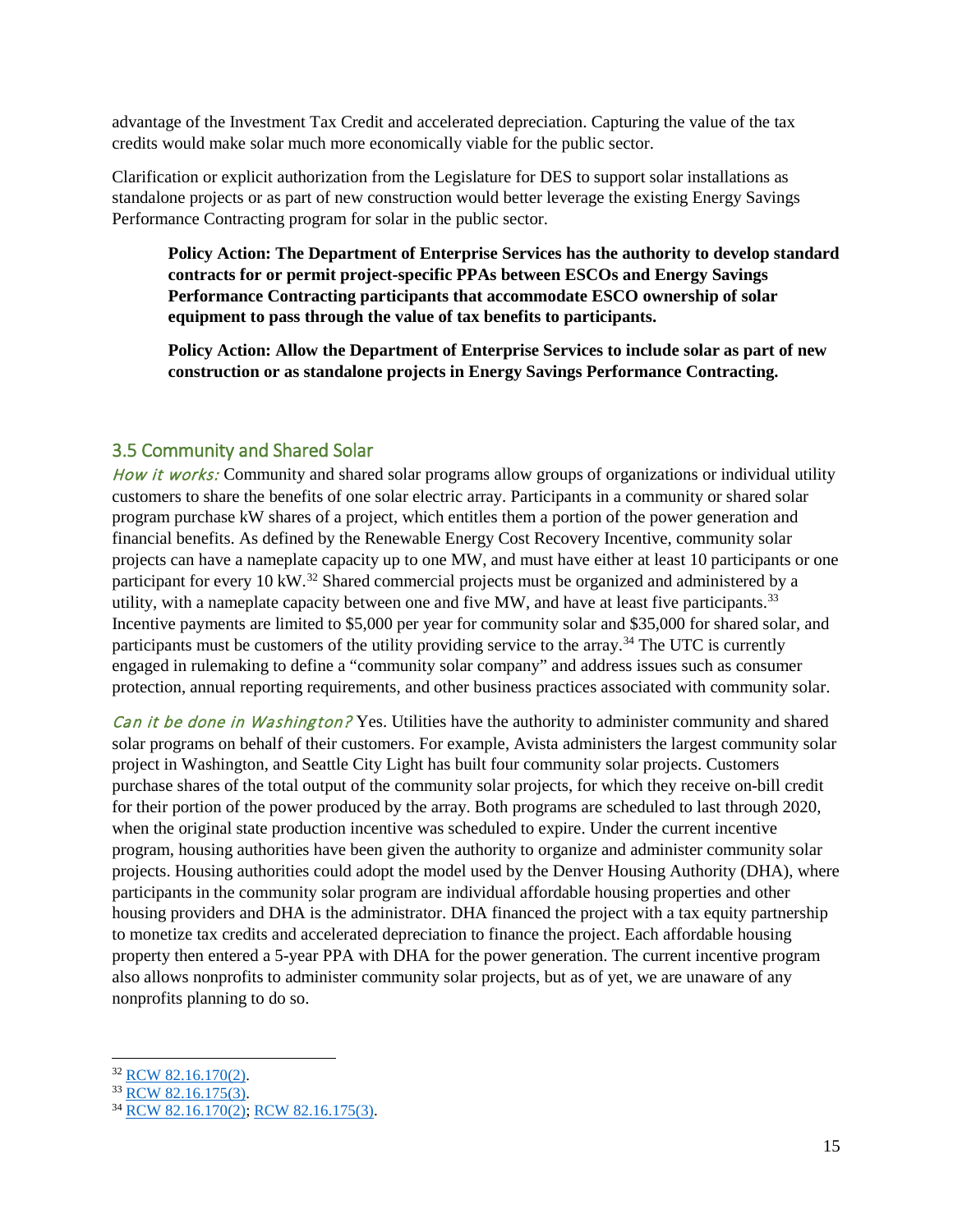What actions are needed to support this model in Washington? Most utilities in Washington do not need new solar generation to meet their resource needs, so community solar or shared solar activity is largely driven by customer demand. The application of credit to customer bills can be administratively burdensome or expensive to integrate with a utility billing system.

**Policy Action: Require utilities to provide monthly bill-crediting for community and shared solar projects, and provide incentives to help utilities configure their billing systems for billcrediting.**

**Policy Action: The Washington State Housing Finance Commission could serve as a facilitator for housing authorities to administer community solar.** 

#### <span id="page-15-0"></span>3.6 Property Assessed Clean Energy

How it works: Property Assessed Clean Energy (PACE) is a financing mechanism that enables a government entity to obtain low-cost financing and pass along the low cost of borrowing to a property owner for a range of energy efficiency, renewable energy or other infrastructure improvements. The financing is typically repaid in installments collected as a special tax or assessment by the applicable county via the property owner's property tax bill. The assessment amount covers the cost of the improvements and applicable financing and administrative costs of the PACE program.

Opposition to residential PACE programs emerged during the housing crisis, because PACE assessments create liens that have priority over home mortgages. The Federal Housing Finance Agency (FHFA) issued a determination in 2008 that residential PACE programs presented significant safety and soundness concerns to existing mortgages and the entities that underwrite or insure those mortgages. In 2010, FHFA ordered Fannie Mae and Freddie Mac to (i) adjust loan-to-value ratios to reflect the maximum permissible PACE loan amount available to borrowers; (ii) ensure that PACE loan covenants require approval/consent from a bank or mortgage holder on the property; (iii) tighten borrower debt-to-income ratios to account for additional obligations associated with future PACE loans. These actions considerably dampened residential PACE activity around the country. Despite indication from the Federal Housing Administration (FHA) in 2016 that it would begin insuring mortgages on properties with PACE liens, FHA reversed course in December 2017 and announced it would no longer insure such properties.

For commercial PACE programs, the Office of the Comptroller of the Currency issued Supervisory Guidance in 2006 calling for national banks to mitigate exposure and protect collateral positions. Commercial PACE programs that require affirmative acknowledgment or consent of the mortgage holder are considered to adequately mitigate risks to lenders. As a result, most current PACE activity around the country is in the commercial sector.

Can it be done in Washington? Washington currently lacks specific constitutional and statutory authority to create PACE districts. Washington has the legal framework for creating Local Improvement Districts (LIDs), which can exercise governmental authority to levy and collect special assessments, but this authority is limited. Article VII, §9 of the Washington State Constitution provides that "The legislature may vest the corporate authorities of cities, towns and villages with power to make local improvements by special assessment, or by special taxation of property benefited…." State courts have repeatedly interpreted this as authorizing a mechanism for financing "local improvements" that are primarily public in nature. The constitutional authority precludes the use of special assessment financing for improvements that are privately owned or primarily for the benefit of a private property owner. PACE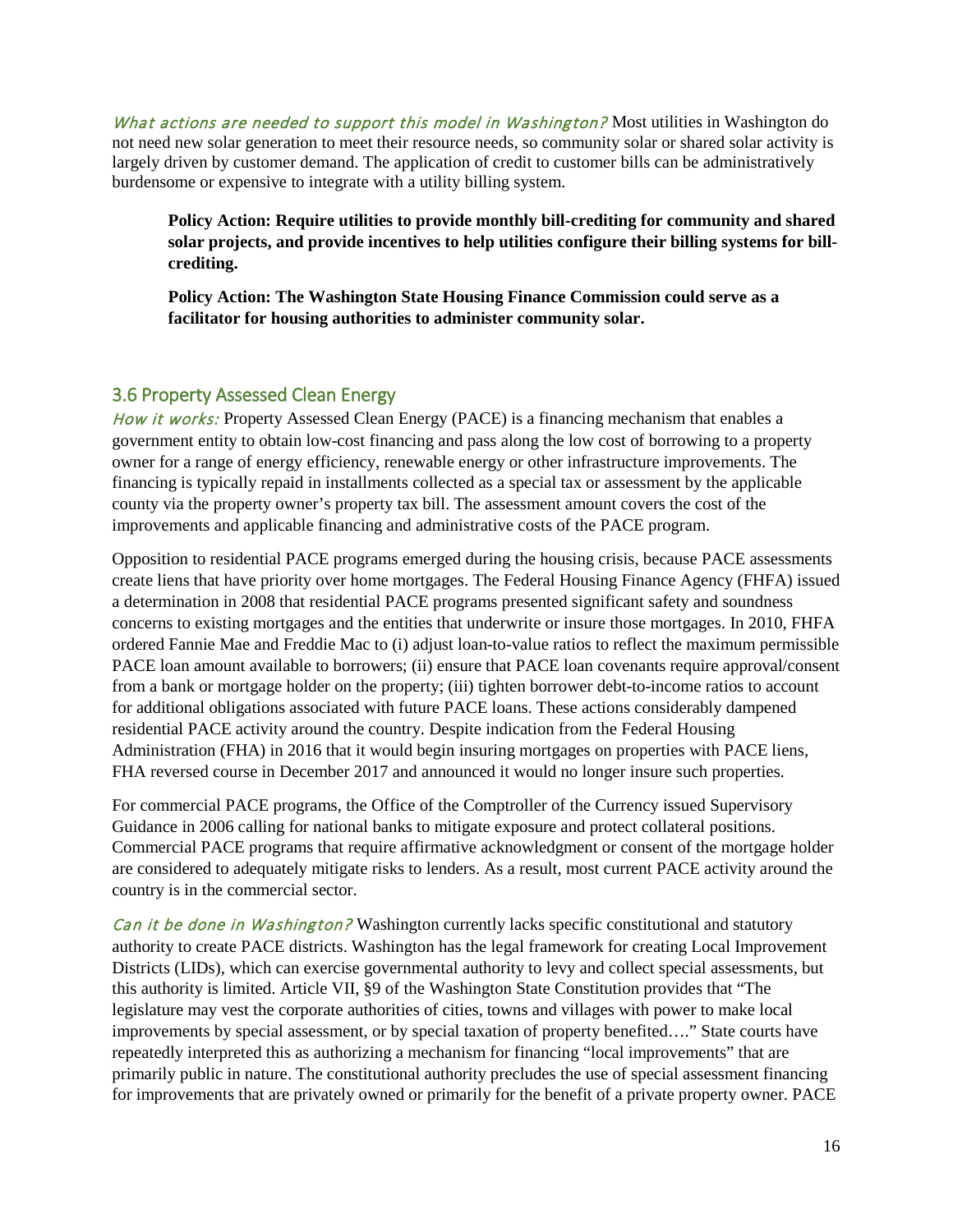financing of solar or other clean energy equipment through the collection of special assessments within a LID would be permitted only if the improvements were "local improvements" owned by the public sector and primarily benefiting the public or a public utility, in addition to providing a private benefit sufficient to support the assessments.

The use of a LID structure to provide low-cost loans to private persons for primarily private improvements would also raise concerns under Article VIII, §§5 and 7, which prohibit the lending of credit. In the utility efficiency context, this was remedied by the passage and approval of several constitutional amendments that appear in Article VIII, §10, which specifically authorizes the making of loans by municipal utilities to improve efficiency in the use by utility customers of energy, water, sewer and storm water services. This provision is successfully utilized by many municipal utilities to provide relatively low-cost financing for various efficiency improvements to private properties.

In addition to the constitutional challenges described above, Washington's LID statutes<sup>[35](#page-16-1)</sup> are very specific about the types of improvements that may be financed through the creation of a local improvement district. RCW 35.43.040 provides a long list of permissible "local improvements." Despite language that the list is non-exclusive, it is extremely rare that a local government would attempt to create a LID to finance anything that is not at least related to something that appears on that list.

What actions are needed to support this model in Washington? Constitutional amendments and statutory changes would be necessary to authorize PACE financing through LIDs. Although PACE financing could unlock widespread investment in clean energy project, this model may take considerable effort to implement due to the degree of constitutional and statutory change necessary.

#### <span id="page-16-0"></span>3.7 YieldCo

How it works: A yieldco is a publicly traded company created by a sponsor company, such as an independent power producer, to own a portfolio of their operating energy assets and distribute cash flows produced by those assets. By separating the sponsor company's cash-generating projects from those under development, yieldcos mitigate the risk associated with developing new projects and create more predictable returns on investments in renewable energy. The sponsor company maintains a majority ownership interest in the yieldco, while a minority interest is held by public shareholders. Through sales of stock in the yieldco, the sponsor company raises capital for new projects more affordably from a broader pool of investors and in turn provides a pipeline of projects for the continued growth of the yieldco.<sup>[36](#page-16-2)</sup> To maintain future growth, it is common for the yieldco and its sponsor company to maintain a right of first offer agreement, ensuring the yieldco has a pipeline of projects and cash flows.<sup>[37](#page-16-3)</sup>

Can it be done in Washington? Yieldcos could be used in Washington, however, the growth focus of the model creates substantial risks. Yieldcos must continue to add new projects to their portfolios to continue increasing cash flows and minimizing taxable income. Yieldcos distribute the majority of their cash to shareholders, so developing new projects to meet growth requirements requires taking on additional debt. Turning to capital markets exposes yieldcos to market conditions which could raise the

<span id="page-16-1"></span><sup>&</sup>lt;sup>35</sup> Cities are authorized to create local improvement districts under chapters 35.43 through 35.56 RCW, and most other statutes authorizing local government entities to create local improvement districts cross-reference the city statutes.

<span id="page-16-2"></span><sup>36</sup> National Institute of Building Sciences. (2016). *Financing energy-efficiency and renewable-energy projects: Public equity instruments: An analysis of REITs, MLPS and Yieldcos.*

<span id="page-16-3"></span><sup>37</sup> Urdanick, M. (2014, September 3). *A deeper look into Yieldco structuring.*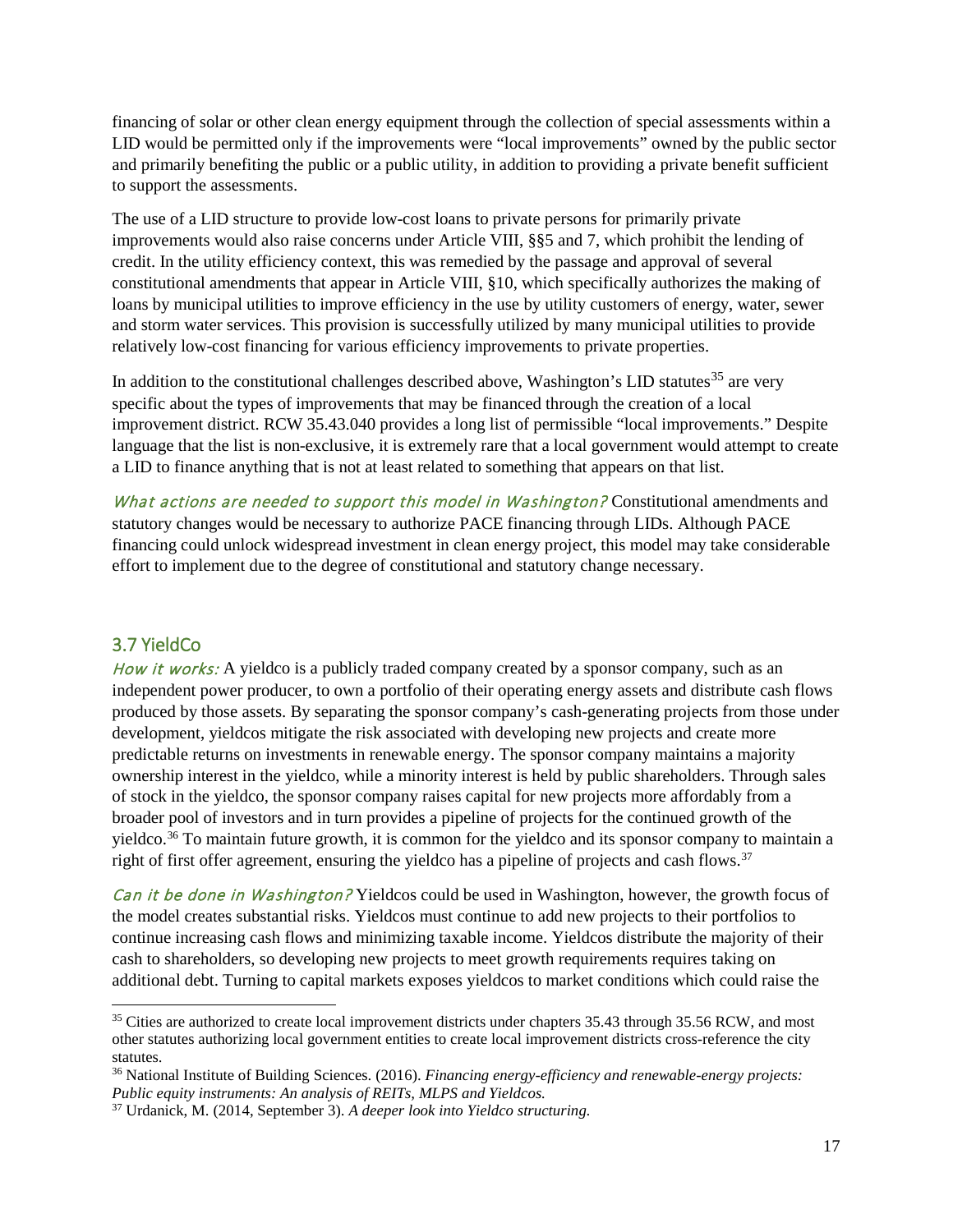cost of or limit access to capital. Though yieldcos have been used successfully for renewable energy investment, the long-term risks and uncertainties created by continuously growing cash flows reduce the reliability of yieldcos as an effective financial tool.

What actions are needed to support this model in Washington? No action is necessary to support the use of yieldcos for solar investment in Washington.

#### <span id="page-17-0"></span>3.8 Low-Income Solar

Low- to moderate income individuals face additional barriers to installing or using solar energy, in part due to high upfront costs of installation and the current price premium of solar above utility rates. As a result, much of the residential solar installed in Washington and the associated production incentive and tax credits benefits residents with higher income levels. Addressing this "green divide" is critical to ensuring fair access to the growing clean energy economy.

Of the financing models discussed above, leasing and community solar have the greatest potential to directly benefit low-income individuals. Programs such as DHA's community solar program for affordable housing could provide direct and indirect benefit for low-income individuals. Other policy actions that improve the underlaying economics of solar projects would benefit all customers, including low-income individuals. As discussed in Section 3.9.3 below, carve-outs or multipliers for either lowincome solar or community solar in state RPS targets can be effective in creating access to the benefits of solar for low-income individuals.

Other enabling policies to improve access to solar for low-income individuals include targeted use of public dollars (such as California's capacity incentive programs, discussed in Section 3.9.4), utility on-bill repayment of low-interest loans, and combining solar investments with energy efficiency projects.<sup>[38](#page-17-2)</sup> Posigen, a solar company that specializes in serving low-income communities, leases solar equipment to low-income households in combination with energy efficiency upgrades. Posigen's model works best where monthly energy bills are over \$120, where state and local incentives bring down the cost of installation and, in Connecticut, a loan-loss reserve fund from the Connecticut Green Bank lowers the cost of capital. Improving access to the Renewable Energy Cost Recovery Incentive, sales tax exemptions, or other financial benefits could improve the ability of solar companies to serve low-income communities.

#### <span id="page-17-1"></span>3.9 Other Supportive Actions

The financing methods discussed above allow publicly-oriented projects to access tax benefits to improve the underlying economics. However, with the decline in federal tax benefits, range of utility rates and variability of solar resource across the state, projects may still need additional benefit streams to be economically viable. This is especially the case for projects with high transaction costs, such as community solar, or projects with low margins, such as those serving for low-income households. This section identifies additional actions to improve the economics of solar, reduce reliance on federal tax incentives, and improve access for all customers.

#### 3.9.1 Net Metering

<span id="page-17-2"></span> <sup>38</sup> For additional discussion of low-income solar models, see: [https://www.cesa.org/assets/2017-Files/Bringing-the-](https://www.cesa.org/assets/2017-Files/Bringing-the-Benefits-of-Solar-to-Low-Income-Consumers.pdf)[Benefits-of-Solar-to-Low-Income-Consumers.pdf.](https://www.cesa.org/assets/2017-Files/Bringing-the-Benefits-of-Solar-to-Low-Income-Consumers.pdf)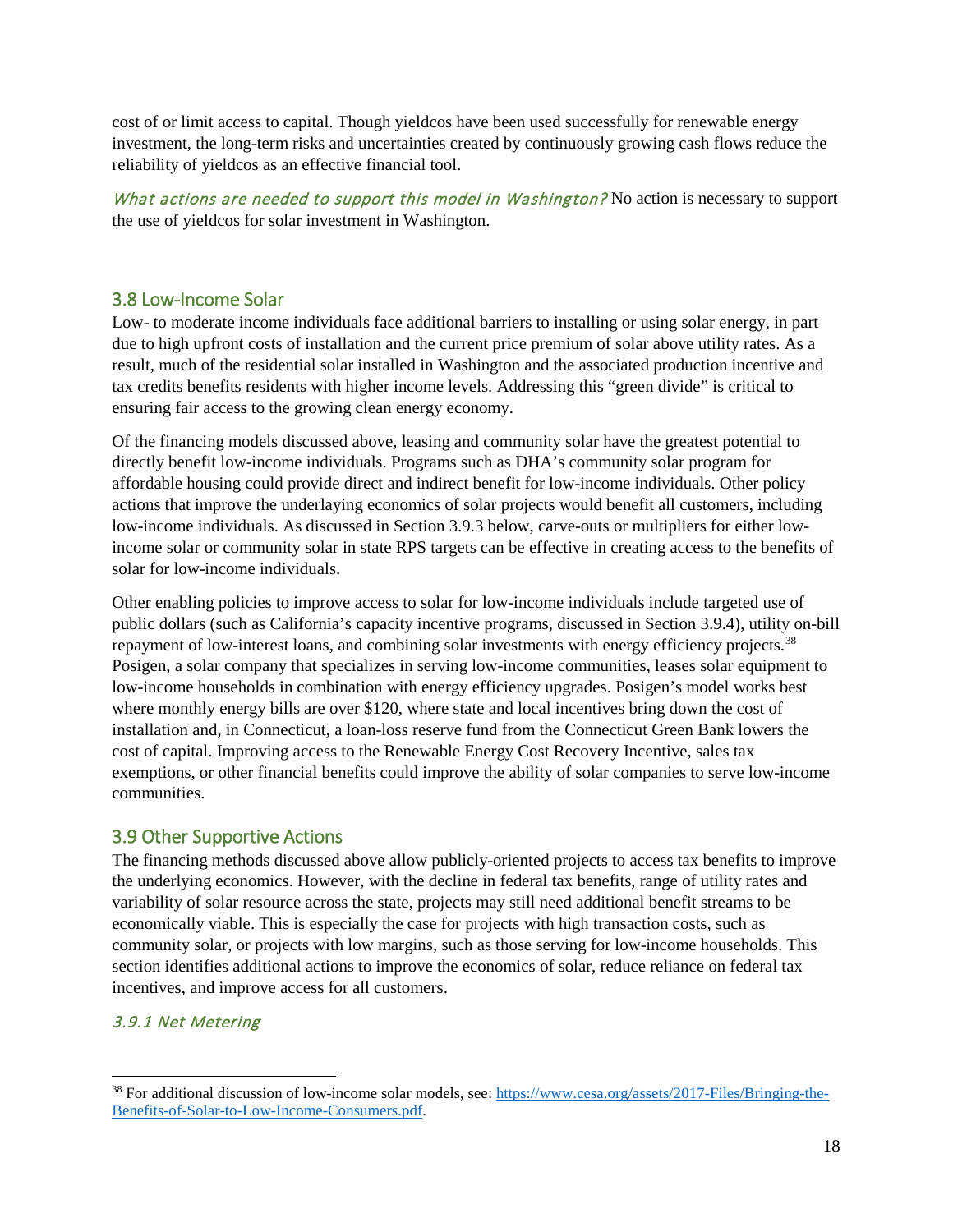The current net metering project size cap is 100 kW per project.<sup>[39](#page-18-0)</sup> This size limit prevents installers from achieving economies of scale that could bring down the price per watt. A variety of institutional installations, such as those at schools, universities, or municipal facilities, have loads large enough to warrant solar installations larger than 100 kW. Some utilities have voluntarily net metered systems larger than 100 kW for their customers, but the diversity among utilities in the state inhibits widespread development.

Further, the cumulative capacity of renewable systems that each utility is required to meter is currently 0.5 percent of its 1996 load.<sup>[40](#page-18-1)</sup> Several utilities in Washington have already reached that threshold, and there is uncertainty around whether new solar systems will be net metered. This introduces uncertainty and additional cost to develop solar projects. A study by the National Renewable Energy Laboratory compared state net metering thresholds and determined that Washington is tied for the second lowest net metering threshold in the country.<sup>[41](#page-18-2)</sup> Most states have net metering threshold between 1 and 5 percent, though Vermont and Utah have 15 and 20 percent thresholds, respectively. Increasing the net metering threshold would provide stability for the solar industry, and would align Washington with the policies of states with more robust solar markets.

#### **Policy Action: Increase the net metering project size cap from 100 kw to 500 kw.**

#### **Policy Action: Increase the net metering threshold from 0.5% of utilities' 1996 load.**

#### 3.9.2 Net Metering Administration

With over 60 utilities in the state, many of which serve rural areas, there is a wide range in the capacity of utility staff to administer programs associated with net metering and interconnection of solar installations. Providing direct technical assistance, perhaps through the Department of Commerce or the Washington State University Energy Program, for administering these programs could help smaller utilities provide standard processes that save staff time and provide consistency for the solar industry.

#### **Policy Action: Provide technical assistance for consumer-owned utilities for administering net metering and renewable energy interconnection.**

#### 3.9.3 Energy Independence Act

The renewable energy targets currently established by the Energy Independence Act do not increase beyond 2020. Many states have updated their renewable energy targets to increase the required percentage of renewable energy beyond 2020 or above Washington's 15 percent.<sup>[42](#page-18-3)</sup>

Additionally, several states have established carveouts for specific types of renewable energy projects. New Jersey, has one of the largest markets in the country for Solar Renewable Energy Credits, which are required to meet a portion of the state's Renewable Energy Standard.<sup>[43](#page-18-4)</sup> Colorado's 2010 Community Solar Garden Act requires utilities to acquire a certain amount of their Renewable Energy Standard obligation with community solar (solar gardens), of which 5 percent of the participation must be reserved for customers at less than 185 percent of the federal poverty limit.<sup>[44](#page-18-5)</sup> Oregon established a carveout

<sup>39</sup> [RCW 80.60.010\(10\)\(a\).](http://app.leg.wa.gov/RCW/default.aspx?cite=80.60.010)

<span id="page-18-1"></span><span id="page-18-0"></span> $40$  [RCW 80.60.020\(1\)\(a\).](http://app.leg.wa.gov/RCW/default.aspx?cite=80.60.020)

<span id="page-18-2"></span><sup>41</sup> Heeter, J., Gelman, R., and Bird, L. *Status of Net Metering: Assessing the Potential to Reach Program Caps.* National Renewable Energy Laboratory, 2014. Page 5[. https://www.nrel.gov/docs/fy14osti/61858.pdf](https://www.nrel.gov/docs/fy14osti/61858.pdf)

<span id="page-18-3"></span><sup>42</sup> <http://www.ncsl.org/research/energy/renewable-portfolio-standards.aspx>

<span id="page-18-4"></span><sup>43</sup> [http://www.srectrade.com/srec\\_markets/new\\_jersey](http://www.srectrade.com/srec_markets/new_jersey)

<span id="page-18-5"></span><sup>44</sup> C.R.S Section 1. 40-2-127[. https://leg.colorado.gov/sites/default/files/images/olls/2010a\\_sl\\_344.pdf](https://leg.colorado.gov/sites/default/files/images/olls/2010a_sl_344.pdf)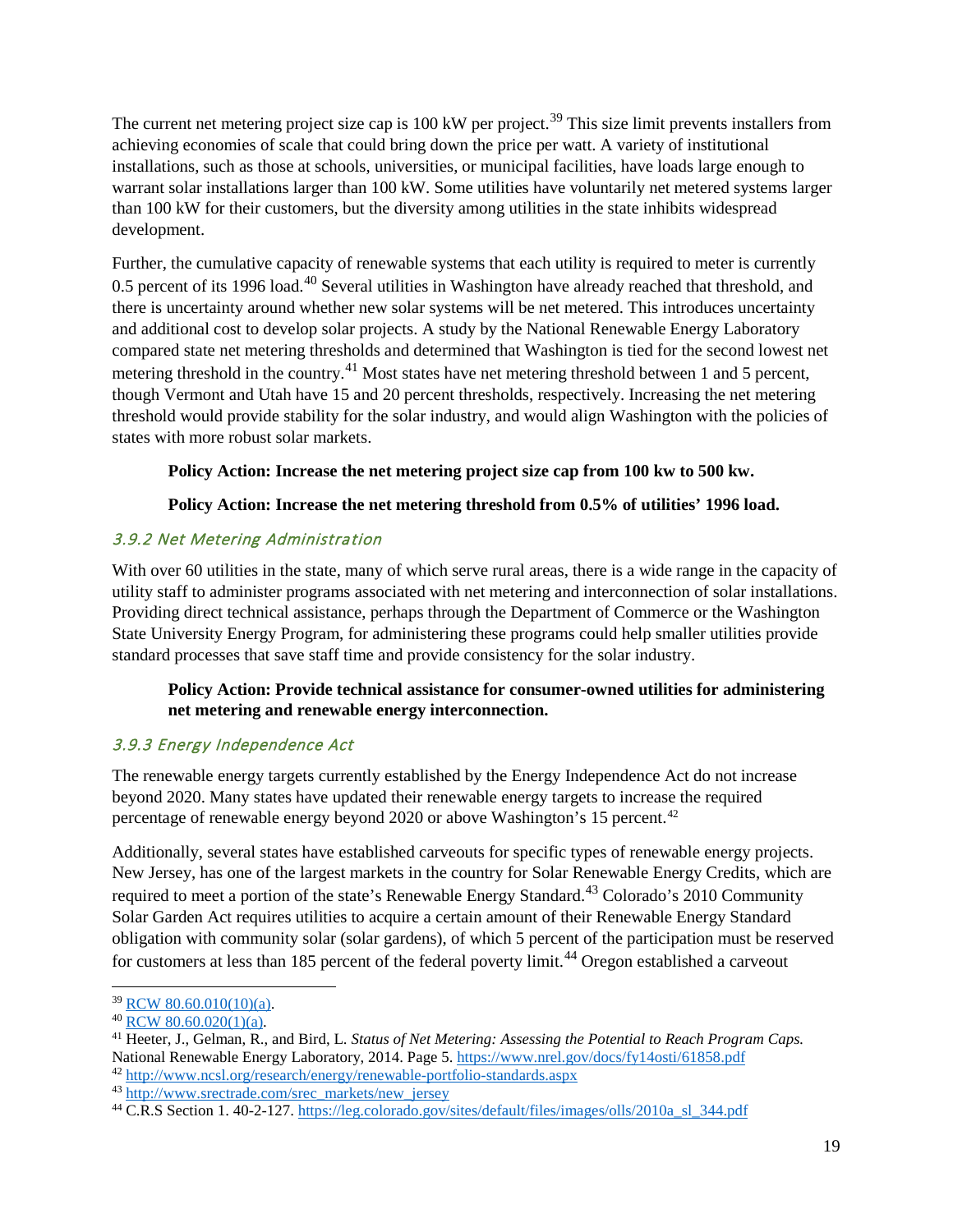requiring 10 percent of community solar generation to be available for use by low-income customers.<sup>[45](#page-19-1)</sup> The legislature could also consider establishing a carveout or multiplier for solar, community solar or low-income service, similar to the apprenticeship multiplier for meeting Washington's Renewable Energy Standard.<sup>[46](#page-19-2)</sup>

**Policy Action: Revise the Energy Independence Act to increase renewable energy targets beyond 2020.**

**Policy Action: Establish Energy Independence Act carve-outs or multipliers for low-income and/or community solar.**

#### 3.9.4 Capacity Incentives

Although Washington is unique in offering a state production incentive for renewable energy generation over multiple years, several states around the country provide an up-front incentive per kW of installed capacity. For example, the California Single- and Multi-Family Affordable Solar Homes programs (SASH and MASH respectively) offer incentives of \$3 and up to \$1.80 per watt installed, respectively. Since 2009, over 7500 projects representing over 50 MW of capacity have been installed through the SASH and MASH programs.<sup>[47](#page-19-3)</sup> Additionally, New York, Nevada, Oregon, and New Hampshire offer upfront incentives ranging from \$0.02 to \$0.50 per watt installed, all of which have led to substantial growth in installed capacity. This approach aligns the issuance of the incentive with the upfront cost of installing the equipment, providing greater certainty and earlier offset of costs for property owners.

**Policy Action: Establish a capacity incentive per kW for underserved sectors, such as lowincome households.**

#### 3.9.5 State Sales Tax Exemption

The sales tax exemption for smaller solar projects reduced the cost of installation by roughly 10 percent. Allowing the sales tax exemption to expire in October effectively increased the cost of installing solar by approximately 10 percent. Given the challenges of making publicly-oriented projects economically viable, the cost of the sales tax could be the deciding factor for some projects. If the Legislature does not want to re-establish the tax exemption universally, it could make the exemption available only to entities that do not pay federal taxes, such as government entities and nonprofits.

**Policy Action: Reinstate the state sales tax exemption for solar projects less than 500 kW.**

## <span id="page-19-0"></span>4. Energy Storage Financing

Energy storage is still in the early stages of market development, and consequently financial models may not fully monetize the range of value streams created by storage. As the tools for quantifying the varied value streams of energy storage become more mature, individual storage projects will become more economically viable and easier to finance. Utility storage projects have been driven by the need for frequency regulation, outage mitigation and integration of variable renewable resources. Customer-

<span id="page-19-1"></span> <sup>45</sup> O.A.R 860-088-0005 through 860-088-0190.

<span id="page-19-2"></span><sup>46</sup> [RCW 19.285.040\(2\)\(h\)\(i\).](http://app.leg.wa.gov/RCW/default.aspx?cite=19.285.040)

<span id="page-19-3"></span><sup>47</sup> For more information about the California Solar Initiative, see:

[http://www.cpuc.ca.gov/uploadedFiles/CPUC\\_Public\\_Website/Content/Utilities\\_and\\_Industries/Energy/Energy\\_Pro](http://www.cpuc.ca.gov/uploadedFiles/CPUC_Public_Website/Content/Utilities_and_Industries/Energy/Energy_Programs/Demand_Side_Management/2017CSIAPA_FINAL_06.29.17.pdf) [grams/Demand\\_Side\\_Management/2017CSIAPA\\_FINAL\\_06.29.17.pdf](http://www.cpuc.ca.gov/uploadedFiles/CPUC_Public_Website/Content/Utilities_and_Industries/Energy/Energy_Programs/Demand_Side_Management/2017CSIAPA_FINAL_06.29.17.pdf)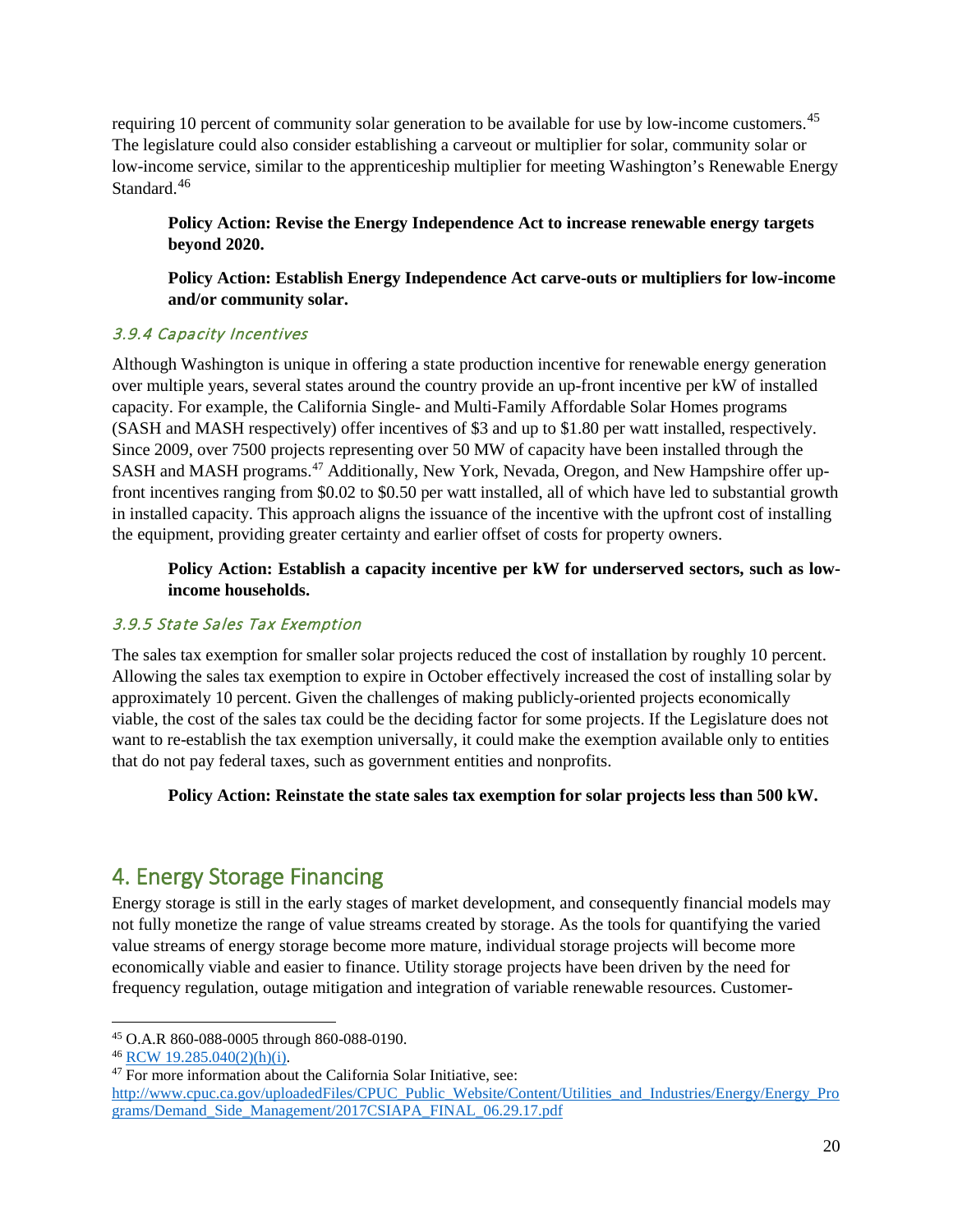installed storage equipment is often paired with renewable energy systems, so many of the financing models discussed above are applicable to financing storage equipment. This section describes additional state involvement in financing energy storage deployment.

#### <span id="page-20-0"></span>4.1 Clean Energy Fund

The Clean Energy Fund (CEF), managed by the Washington State Department of Commerce, distributes appropriations from the state capital budget to invest in clean energy development and deployment.<sup>[48](#page-20-2)</sup> It was created in 2013, with a \$36 million capital budget appropriation, and received an additional \$40 million allocation in 2015. Funds are used for research, development, and demonstration (RD&D) of clean energy technology and projects through several tracks that include grants to revolving loan funds, utilities, and bond issuances for renewable energy manufacturing.

The Clean Energy Fund has successfully awarded almost all of the \$76 million total allocated to CEF1 and CEF2 for energy storage demonstration projects, development, and research. Three storage demonstration projects by Avista, Puget Sound Energy, and Snohomish PUD were awarded over \$14 million from CEF1.[49](#page-20-3) An additional \$2 million was awarded to Pacific Northwest National Lab (PNNL) and Snohomish PUD as federal matching funds for projects focused on developing energy storage software, control strategies, and battery technology. Awards from CEF2 have been granted for utilities to advance grid modernization, and to various startups, and PNNL for further development of battery storage systems and software.

These demonstration and research projects are essential to building the use cases for energy storage, which will inform future deployment of storage. For example, Puget Sound Energy's Glacier battery storage successfully provided six hours of energy during a planned outage to the local service area, and Avista has successfully utilized their energy storage project in Pullman to manage peak loads during summer heat waves. Collaboration between utilities and PNNL has not only strengthened the use cases for storage, but has helped to establish local capacity for the manufacture and development of storage technology.

What actions are needed to support this model in Washington? The early investments by the Legislature have been essential to the build out of energy storage in Washington, but there is additional research and experience needed to expand the energy storage market.

#### **Policy Action: Continue to allocate funds from the state capital budget to the Clean Energy Fund for energy storage projects.**

#### <span id="page-20-1"></span>4.2 Energy Storage Mandates

As the value streams and economic value of energy storage become more demonstrable, states have adopted mandates to procure energy storage capacity as a standalone policy or as part of an RPS. In 2013, the California Public Utility Commission established an energy storage procurement target of 1.325 MW for California's three IOUs by 2020. Legislation was passed by the Oregon Legislature in 2015, requiring electric utilities with more than 25,000 customers to acquire storage systems with capacity to store at least 5 megawatt-hours (MWh) of energy by 2020.[50](#page-20-4) Since 2016, Massachusetts, New York, and Nevada have

<span id="page-20-2"></span> <sup>48</sup> For more information on the activities of the Clean Energy Fund, see: [http://www.commerce.wa.gov/growing-the](http://www.commerce.wa.gov/growing-the-economy/energy/clean-energy-fund/)[economy/energy/clean-energy-fund/](http://www.commerce.wa.gov/growing-the-economy/energy/clean-energy-fund/)

<span id="page-20-3"></span><sup>&</sup>lt;sup>49</sup> For more information about Clean Energy Fund 1 awards, see: [http://www.commerce.wa.gov/wp](http://www.commerce.wa.gov/wp-content/uploads/2017/04/Commerce-Clean-Energy-Fund-2017.pdf)[content/uploads/2017/04/Commerce-Clean-Energy-Fund-2017.pdf](http://www.commerce.wa.gov/wp-content/uploads/2017/04/Commerce-Clean-Energy-Fund-2017.pdf)

<span id="page-20-4"></span><sup>50</sup> ORS 757.539.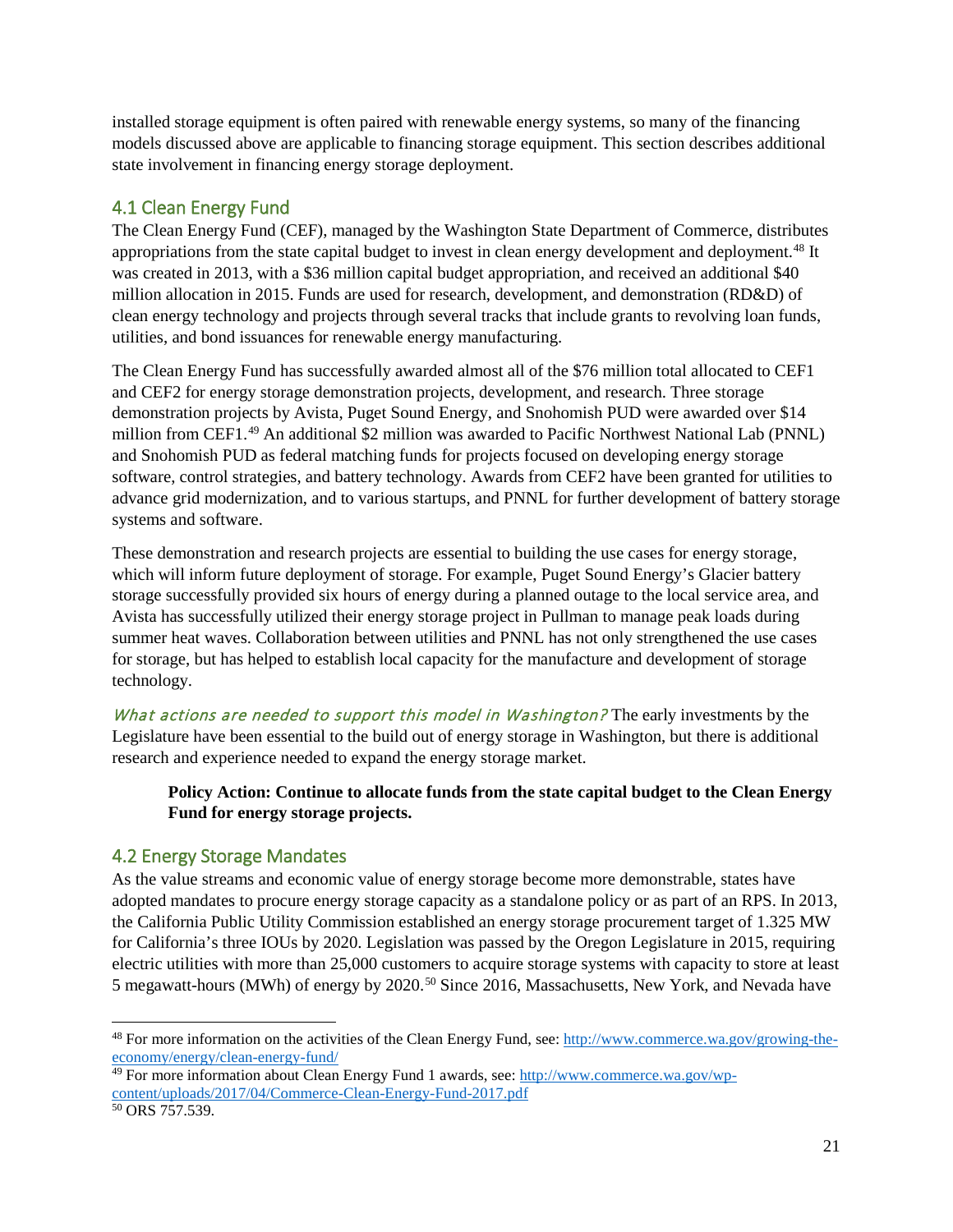also passed legislation requiring their respective public utility commissions to establish energy storage procurement targets. Although mandates are not a financing model, they drive market investment in energy storage and reduce lender risk.

What actions are needed to support this model in Washington? Any consideration of energy storage mandates should involve detailed study of the need, costs and benefits of energy storage for Washington utilities. This type of information is being acquired through the energy storage demonstration projects supported by CEF grants. Consideration of energy storage mandates should build on the experience and data from these demonstration projects.

## <span id="page-21-0"></span>5. Electric Vehicles and Charging Infrastructure Financing

Compared to solar, the models for financing EVs are more mature, while the models for financing charging infrastructure are less mature. This section describes approaches to financing vehicles and charging infrastructure separately, and includes potential actions to expand EV adoption in Washington.

#### <span id="page-21-1"></span>5.1 Electric Vehicles

The market for EVs in Washington State is one of the most robust in the country. According to the Alliance of Automobile Manufacturers, Washington is second only to California in percentage of EVs, at 2.23% of light duty vehicles sold in the State in the past year. [51](#page-21-2) Washington is fourth in the nation in total number of EVs sold, in a tight cluster with New York and Georgia behind California. Washington's sales tax exemption is widely believed to be a major driver of public adoption of EVs compared to other states, though the Department of Commerce expects that the program is likely to reach the 7,500 vehicle cap in early 2018. Georgia previously offered a \$5,000 state income tax credit, but the state legislature eliminated the tax credit in 2015 and introduced a \$200 registration fee. These actions caused EV sales in Georgia to drop about 90 percent.<sup>[52](#page-21-3)</sup> While Washington's state sales tax exemption is not nearly as large as Georgia's income tax credit, the impact of reaching the sales tax exemption cap could significantly dampen public adoption of EVs. The possibility of elimination of the federal tax credit makes the state sales tax exemption all the more important in the near term, until about 2019 when EVs are expected to become cost comparative to internal combustion engine vehicles.

#### **Policy Action: Increase the vehicle cap and extend the sunset of the EV state sales tax exemption.**

Beyond consumer adoption, the State encourages public or corporate fleets to convert to electric vehicles. The State Master Contract managed by the Department of Enterprise Services (DES) includes EVs and electric vehicle charging infrastructure.<sup>[53](#page-21-4)</sup> DES requested that the bids from dealers reflect the value of the federal Investment Tax Credit. The Master Contract is available to state agencies, cities, counties, schools, public utility districts and other organizations that have signed a Master Contracts Usage Agreement.

<span id="page-21-2"></span> <sup>51</sup> <https://autoalliance.org/energy-environment/zev-sales-dashboard/>

<span id="page-21-3"></span><sup>52</sup> [http://www.myajc.com/news/state--regional-govt--politics/here-why-electric-car-sales-are-plummeting](http://www.myajc.com/news/state--regional-govt--politics/here-why-electric-car-sales-are-plummeting-georgia/lNGjfnDMALGkv2iUzwwXIO/)[georgia/lNGjfnDMALGkv2iUzwwXIO/.](http://www.myajc.com/news/state--regional-govt--politics/here-why-electric-car-sales-are-plummeting-georgia/lNGjfnDMALGkv2iUzwwXIO/)<br><sup>53</sup>

<span id="page-21-4"></span>[https://des.wa.gov/sites/default/files/public/documents/ContractingPurchasing/AlternativeFuelVehiclesOnContract.p](https://des.wa.gov/sites/default/files/public/documents/ContractingPurchasing/AlternativeFuelVehiclesOnContract.pdf) [df](https://des.wa.gov/sites/default/files/public/documents/ContractingPurchasing/AlternativeFuelVehiclesOnContract.pdf)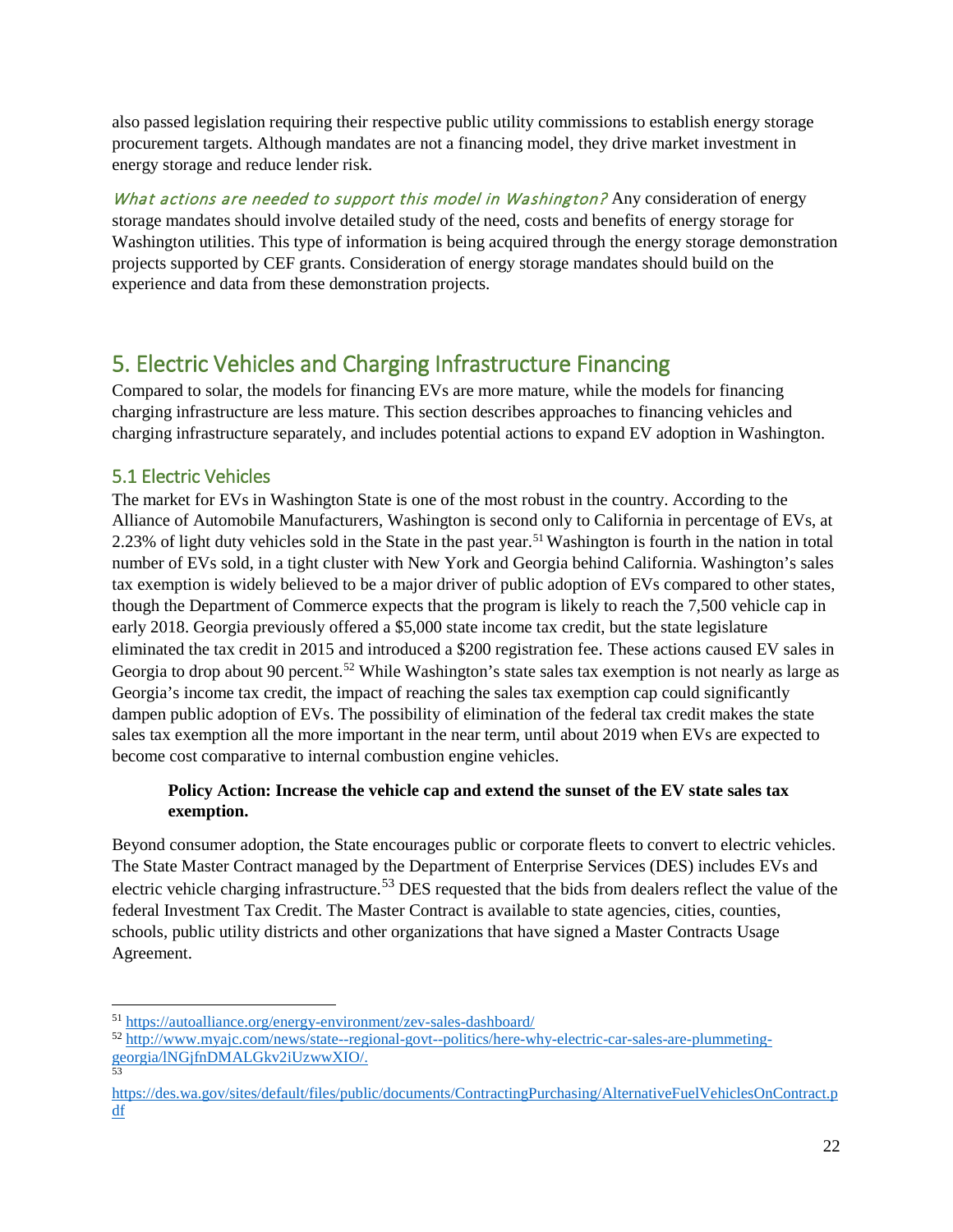State agencies and local governments are required by RCW 43.19.648 to fuel publicly owned vehicles, vessels, and construction equipment with electricity and/or biofuels, to the extent practicable.<sup>[54](#page-22-1)</sup> To support public adoption of EVs, the Department of Commerce and DES are working to maintain a total cost of ownership spreadsheet that includes purchase or lease cost, operations and maintenance, depreciation, and resale or surplus value for EVs compared to traditional models. Due to the rapid proliferation of new EV models, keeping the total cost of ownership spreadsheet up to date is a challenge.

#### <span id="page-22-0"></span>5.2 Electric Vehicle Charging Infrastructure

Similar to energy storage, EV charging networks are in the early stages of buildout. Multiple private companies are in the process of building out networks, primarily on private property, at the same time as state agencies and municipalities are building out charging infrastructure to meet their own or public needs. The business case for installing charging equipment on private property often relies on attracting customers to stay at the business for an extended time and expectations of increased EV market penetration in the future. Without a clear near-term business case, public investment in EV charging infrastructure has ramped up to ensure equitable deployment across cities and the state. At the moment, most private networks and statewide public investments are directed toward Level 3 fast charging. However, there is much less activity supporting Level 2 charging, which primarily serves workplace charging and EV usage within metropolitan areas.

5.2.1 Public investment. The Washington State Department of Transportation (WSDOT) manages the Electric Vehicle Infrastructure Pilot Program (EVIPP), which provides matching grants to municipalities or community partnerships for direct current Level 3 fast charger installations along certain high traffic corridors across the state. The first \$1 million round of grants was matched by \$1.5 million from grant recipients for installation of fast chargers, which can cost between \$30,000 and \$100,000 depending on location. Funding for the EVIPP program is generated by the \$150 per year EV registration fee, of which \$50 of each registration is directed to EV charging infrastructure. As more EVs are registered in Washington, the EVIPP program will have more funds to invest in infrastructure.

Additionally, WSDOT and the Washington Department of Ecology are developing the state plan for allocating the nearly \$17 million in funds Washington will receive from the Volkswagen Clean Air Act Civil Settlement. The EVIPP and Volkswagen funds are largely directed toward Level 3 fast charging, though the Volkswagen funds may include Level 2 charging in the future.

5.2.2 Utility investment. Investor-owned electric utilities are authorized to earn an incentive rate of return on investments into EV charging infrastructure deployed for the benefit of ratepayers.<sup>[55](#page-22-2)</sup> Expenditures are eligible so long as they do not increase costs to ratepayers by more than 0.25 percent. The incentive rate of return must be approved by the UTC, though to date none of the investor-owned utilities have made a proposal to the UTC. Avista and PSE are currently implementing pilots related to EV charging, and may consider rate of return proposals in the near future. Although the investor-owned utilities have the authority to recover costs from EV charging infrastructure, it is unclear whether consumer-owned utilities have similar authority. To simplify the recovery of EV charging infrastructure investments, the UTC could allow utilities to create program-specific tariff riders or trackers.

<span id="page-22-1"></span> <sup>54</sup> See also WAC [194-28](http://apps.leg.wa.gov/wac/default.aspx?cite=194-28) for state agencies and WAC [194-29](http://apps.leg.wa.gov/wac/default.aspx?cite=194-29) for local governments.

<span id="page-22-2"></span><sup>55</sup> [RCW 80.28.360\(1\).](http://app.leg.wa.gov/RCW/default.aspx?cite=80.28.360)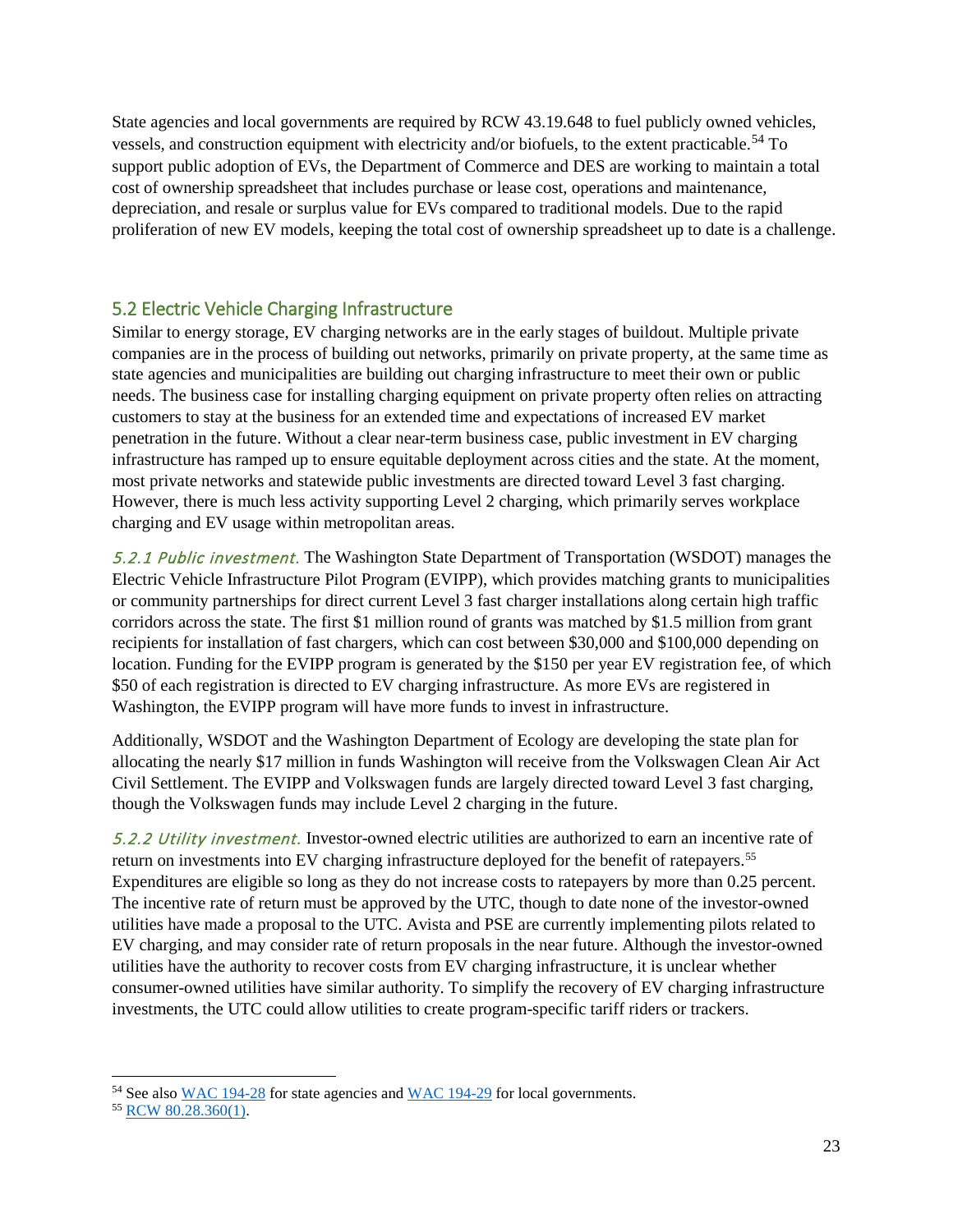**Policy Action: Allow consumer-owned utilities to recover costs of electric vehicle charging infrastructure through rates.**

#### **Policy Action: The UTC has the authority to allow recovery of investor-owned utility electric vehicle charging infrastructure investments through tariff riders or trackers.**

5.2.3 Bond Issuance. Municipalities, or other agencies authorized to issue general obligation debt, seeking to invest in public charging infrastructure may be able to take advantage of low-interest bond issuances through the LOCAL Program through the Office of the State Treasurer. The LOCAL program issues bonds on a semi-annual basis, and maximum terms are set by the useful life of the equipment. The LOCAL program can be a useful option for equipment and short-term needs such as lease payments for which it would be difficult to finance in a single bond issue.

The Washington State Housing Finance Commission issues certain types of bonds on behalf of municipalities and other agencies, and could support infrastructure projects that do not fit the LOCAL program, with additional authority to issue infrastructure bonds. The Commission envisions issuing infrastructure bonds for larger projects on behalf of the cities and counties that cannot access the bond market at a reasonable price. Commission-issued infrastructure bonds would help achieve a rated bond issue for a pool of electric vehicle charging infrastructure projects and in that way lower the cost of financing projects.

#### **Policy Action: Expand the Washington State Housing Finance Commission's authority to issue infrastructure bonds for governmental and quasi-governmental entities.**

Building Codes, Standards and Zoning. Washington State Building Code requires specific building types with 20 or more parking spaces to install EV charging equipment to serve 5 percent of the parking spaces, or make the site EV charging ready.<sup>[56](#page-23-0)</sup> Additionally, electrical equipment rooms must be designed to support EV charging stations serving 20 percent of the parking spaces, and one accessible parking space must be served by a charging station. These requirements apply to new construction business, hotel and motel, and multifamily residential buildings.

Cities and counties in Washington are required to allow electric vehicle infrastructure within one mile of certain highways.<sup>[57](#page-23-1)</sup> Jurisdictions may pass zoning ordinances requiring or enabling EV charging infrastructure along other corridors as well. Electric vehicle infrastructure permitting may involve multiple city or county departments, so in order to actively encourage charging infrastructure, especially Level 2 charging, cities and counties should streamline the permitting process as much as possible.

#### **Policy Action: Provide technical assistance to cities and counties to streamline the process of permitting Level 2 charging.**

The Washington State Housing Finance Commission and the Department of Commerce require that affordable housing funded or financed by each agency must meet the Evergreen Sustainable Development Standard.<sup>[58](#page-23-2)</sup> Although the standard requires or encourages affordable housing to have access to public transportation and vehicle share programs, it does not address electric vehicle charging infrastructure. In consultation with housing stakeholders, the agencies should explore the extent to which electric vehicle

<span id="page-23-0"></span> <sup>56</sup> Washington State Building Code, Section 427.

<span id="page-23-1"></span><sup>57</sup> <http://mrsc.org/Home/Explore-Topics/Environment/Energy-Topics/Planning-for-Electric-Vehicles.aspx>

<span id="page-23-2"></span><sup>58</sup> [http://www.commerce.wa.gov/building-infrastructure/housing/housing-trust-fund/housing-trust-fund-evergreen](http://www.commerce.wa.gov/building-infrastructure/housing/housing-trust-fund/housing-trust-fund-evergreen-sustainable-development/)[sustainable-development/](http://www.commerce.wa.gov/building-infrastructure/housing/housing-trust-fund/housing-trust-fund-evergreen-sustainable-development/)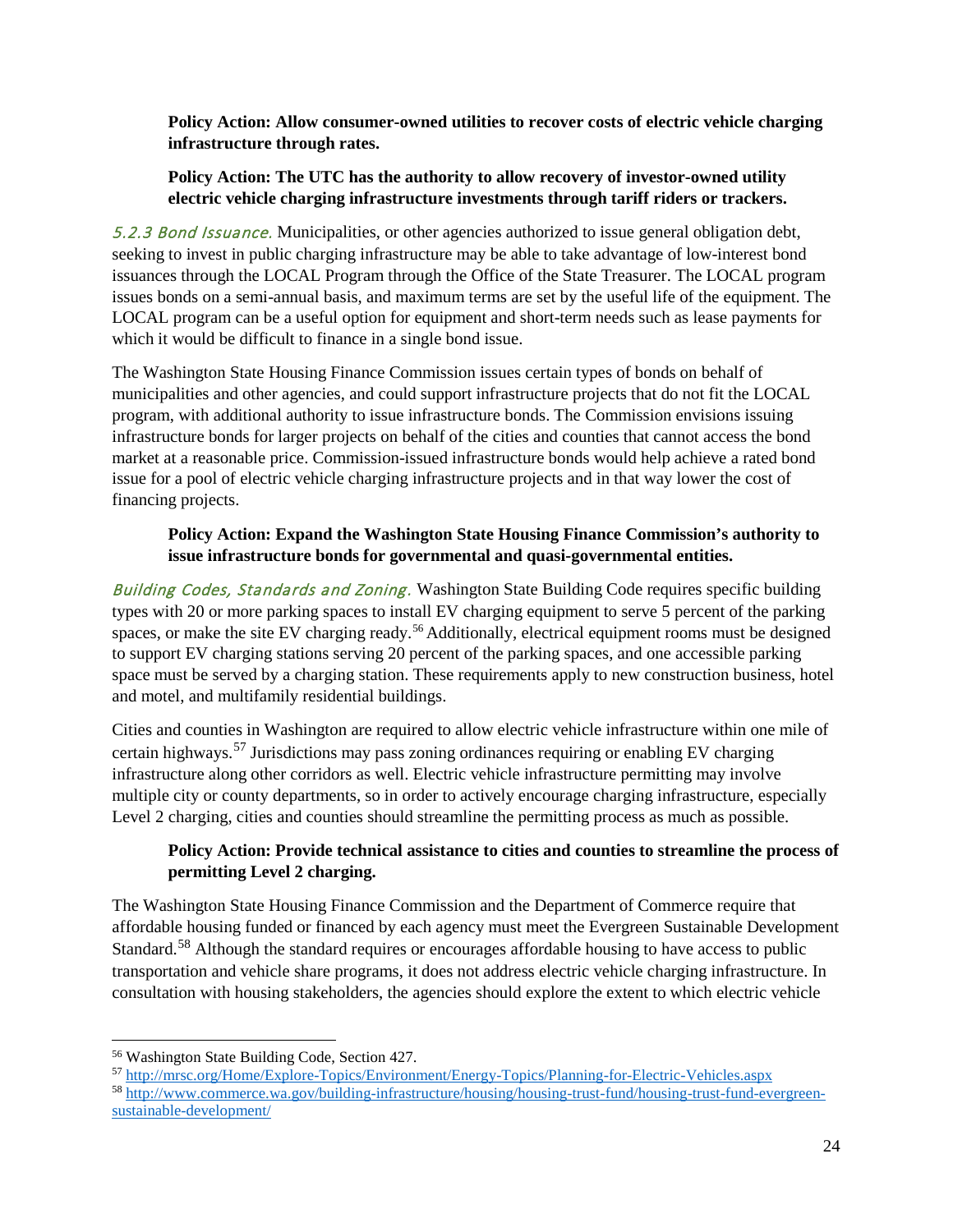charging infrastructure should be addressed in the next iteration of the Evergreen Sustainable Development Standard.

## <span id="page-24-0"></span>6. Recommendations

The sections above identify actions that could be taken to enable or improve specific financing models. Certain actions will have greater impact or ease of implementation than others. Given the critical window to take advantage of meaningful tax credits and incentives within the next two or three years, the recommendations are prioritized based on our judgement of the impact on the energy market in Washington and the degree to which the actions could be implemented within the next few years. In that context, we recommend that the Legislature or the appropriate state agencies prioritize the following actions to support financing for distributed energy assets, as shown in Table 2.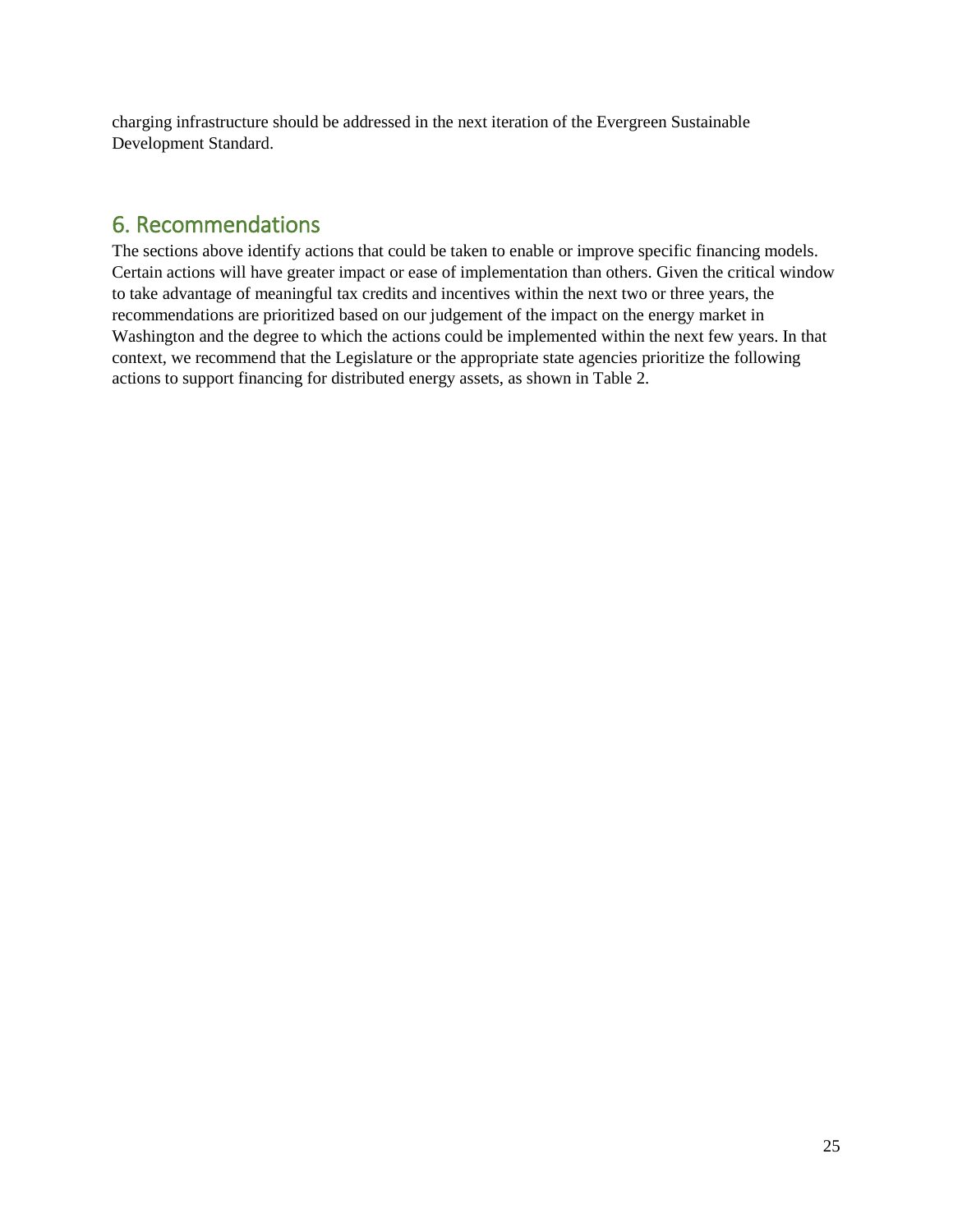<span id="page-25-0"></span>

| Technology                            | Policy Recommendation                                                                                                                  | Priority    |  |  |  |
|---------------------------------------|----------------------------------------------------------------------------------------------------------------------------------------|-------------|--|--|--|
| Solar                                 | Allow customers purchasing renewable energy through a PPA to be                                                                        |             |  |  |  |
|                                       | eligible for the Renewable Energy Cost Recovery Incentive.                                                                             | <b>High</b> |  |  |  |
| Solar                                 | Provide clarity regarding the UTC's jurisdiction to regulate third                                                                     | <b>High</b> |  |  |  |
|                                       | party owners of renewable energy systems.                                                                                              |             |  |  |  |
| Solar                                 | Allow customers leasing renewable energy equipment from a third-                                                                       | High        |  |  |  |
|                                       | party owner to be eligible for the Renewable Energy Cost Recovery<br>Incentive.                                                        |             |  |  |  |
|                                       | The Department of Enterprise Services has the authority to develop                                                                     |             |  |  |  |
|                                       | standard contracts for or permit project-specific PPAs between                                                                         |             |  |  |  |
| Solar                                 | <b>ESCOs and Energy Performance Contracting participants that</b>                                                                      |             |  |  |  |
|                                       | accommodate ESCO ownership of solar equipment.                                                                                         |             |  |  |  |
| Solar                                 | The Washington State Housing Finance Commission could serve as a                                                                       | High        |  |  |  |
|                                       | facilitator for housing authorities to administer community solar.                                                                     |             |  |  |  |
| Solar                                 | Increase net metering project size limit from 100 kw to 500 kw.                                                                        | <b>High</b> |  |  |  |
| Solar                                 | Increase net metering threshold from 0.5% of utilities' 1996 load.                                                                     | High        |  |  |  |
| EVs and                               | Allow consumer-owned utilities to recover costs of electric vehicle                                                                    |             |  |  |  |
| Charging                              | charging infrastructure through rates.                                                                                                 | <b>High</b> |  |  |  |
| Infrastructure<br>EV <sub>s</sub> and |                                                                                                                                        |             |  |  |  |
| Charging                              | <b>Expand the Washington State Housing Finance Commission's</b><br>authority to issue infrastructure bonds for governmental and quasi- | High        |  |  |  |
| Infrastructure                        | governmental entities, including for EV charging infrastructure.                                                                       |             |  |  |  |
|                                       | Allow the Department of Enterprise Services to include solar as part of                                                                |             |  |  |  |
| Solar                                 | new construction or as standalone projects in Energy Savings<br>Medium                                                                 |             |  |  |  |
|                                       | Performance Contracting.                                                                                                               |             |  |  |  |
| Solar                                 | Revise the Energy Independence Act to increase renewable energy targets                                                                | Medium      |  |  |  |
|                                       | beyond 2020.                                                                                                                           |             |  |  |  |
| Solar                                 | Establish Energy Independence Act carve-outs or multipliers for low-                                                                   |             |  |  |  |
|                                       | income and/or community solar.                                                                                                         |             |  |  |  |
| Solar                                 | Reinstate state sales tax exemption for solar projects less than 500 kW.                                                               | Medium      |  |  |  |
| Storage                               | Continue to allocate funds from the state capital budget to the Clean                                                                  |             |  |  |  |
|                                       | Energy Fund for energy storage projects.                                                                                               |             |  |  |  |
| EVs and<br>Charging                   | Increase the vehicle cap and extend the sunset of the EV state sales tax                                                               | Medium      |  |  |  |
| Infrastructure                        | exemption.                                                                                                                             |             |  |  |  |
| EVs and                               |                                                                                                                                        |             |  |  |  |
| Charging                              | Provide technical assistance to cities and counties to streamline the                                                                  | Medium      |  |  |  |
| Infrastructure                        | process of permitting Level 2 charging.                                                                                                |             |  |  |  |
|                                       | Require utilities to provide monthly bill-crediting for community and                                                                  |             |  |  |  |
| Solar                                 | shared solar projects, and provide incentives to help utilities configure                                                              |             |  |  |  |
|                                       | their billing systems for bill-crediting.                                                                                              |             |  |  |  |
| Solar                                 | Provide technical assistance for consumer-owned utilities for                                                                          |             |  |  |  |
|                                       | administering net metering and renewable energy interconnection.                                                                       |             |  |  |  |
| Solar                                 | Establish a capacity incentive per kW.                                                                                                 | Low         |  |  |  |
| EVs and                               | The UTC has the authority to allow recovery of investor-owned utility                                                                  |             |  |  |  |
| Charging                              | electric vehicle charging infrastructure investments through tariff riders                                                             | Low         |  |  |  |
| Infrastructure                        | or trackers.                                                                                                                           |             |  |  |  |

#### *Table 2. Prioritization of Policy Recommendations*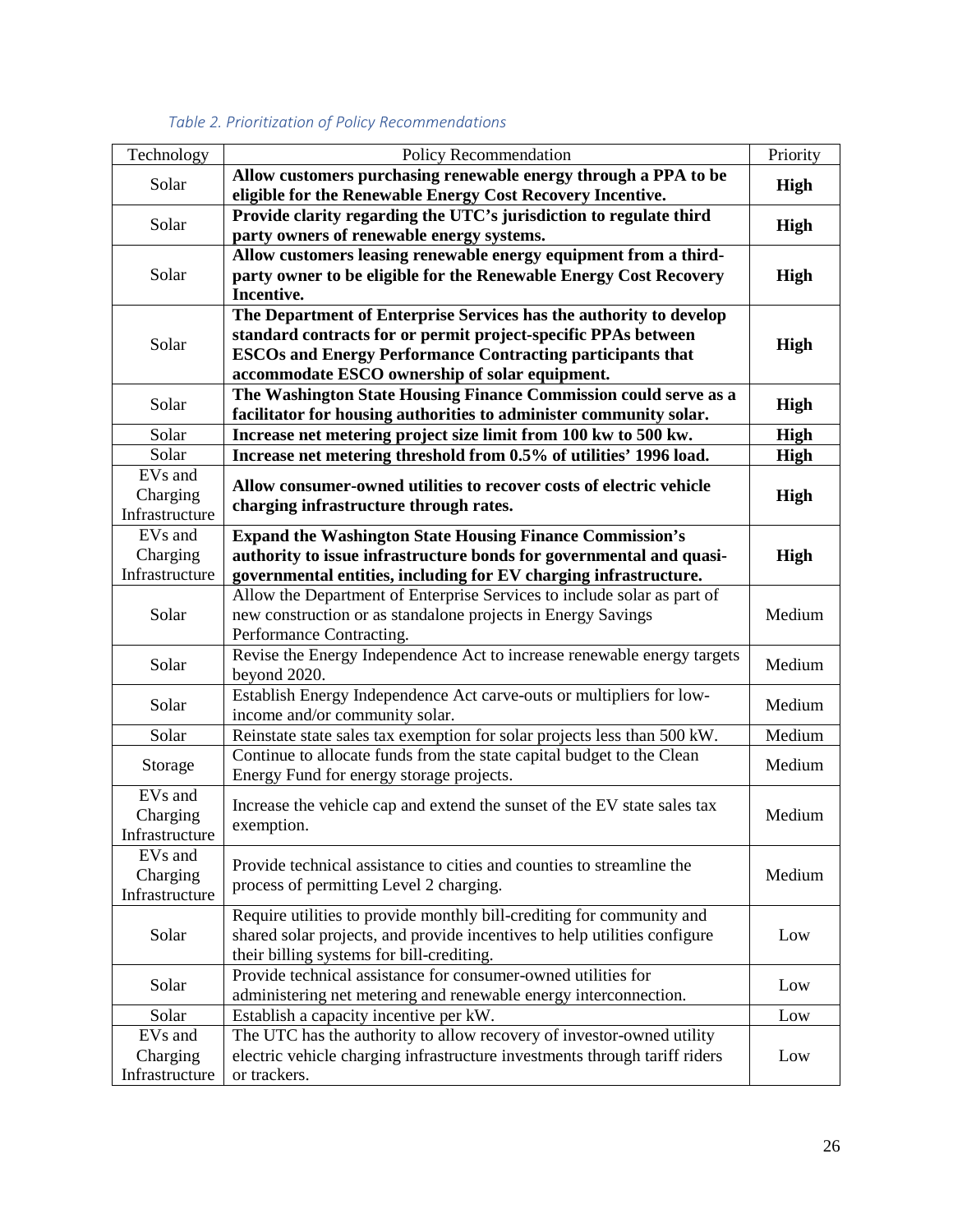Many of the financial models or market structures for financing distributed energy assets that we explored are already authorized or used in Washington. A suite of specific actions, targeted for individual financial models or markets can improve the access of these projects to federal and state financial incentives. In light of changing federal policy, it is important for the Legislature to build on the successful policies already in place in Washington and broaden the accessibility to project sponsors that otherwise would not be able to participate.

Much of the activity in financing distributed energy assets is outside of the scope of the Washington State Housing Finance Commission's work. However, we recognize a few specific areas where the Commission can play a significant part in advancing publicly-oriented projects. The Commission sees a natural role in working with housing authorities to facilitate the development of community solar, and is excited to pursue that initiative.

Similarly, the Commission has a proven track record of issuing bonds to assist municipalities and public entities in developing projects with public projects. With explicit authority to issue bonds for infrastructure projects, the Commission could support the buildout of publicly accessible electric vehicle charging networks around the state.

Although many of the recommendations in this report are simple policy changes, some would affect the state budget. Any recommendation with budgetary implications should be fully analyzed, with consideration for the sources of additional needed revenue.

This report does not discuss carbon pricing because the economic impacts extend far beyond distributed energy tax credits and financing. Carbon pricing could provide an additional source of revenue to implement some of the recommendations in this report, but we felt that evaluation of carbon pricing was beyond the scope of this report. Such a program would affect the broader state economy, and extensive analysis of various approaches to carbon pricing should be conducted by other entities.

As the Legislature considers actions to support the growing clean energy industry in our state, it is important to consider actions that support projects that provide substantial public benefit. The recommendations identified in this report provide a clear pathway forward to expand access to existing financial benefits and improve the policy mechanisms already in place to support energy investment.

For additional information or questions, please contact Juliana Williams at juliana williams @wshfc.org.